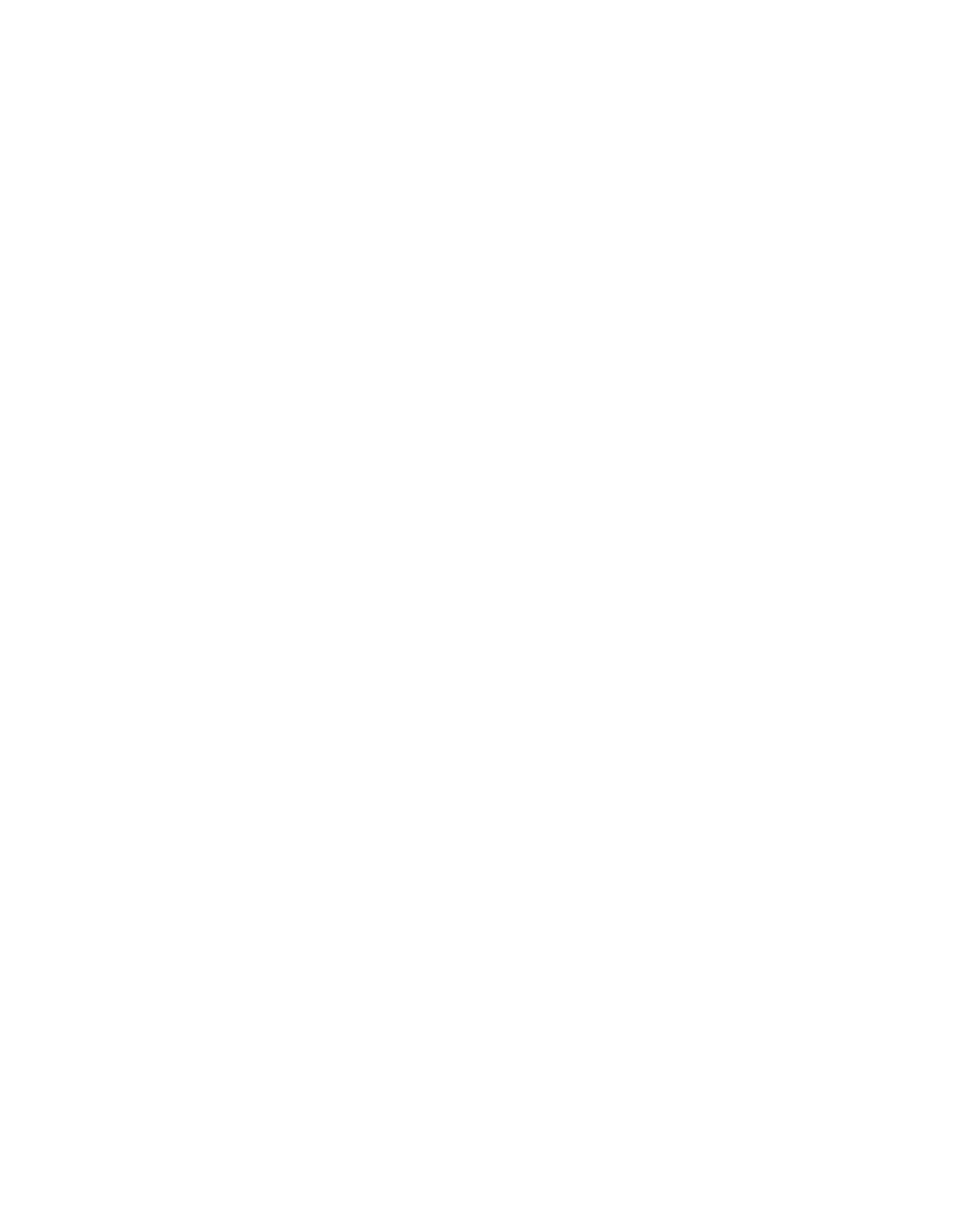# Diocese of Manchester Serving Christ, Serving Others<br>Code of Ministerial Conduct

# **Table of Contents**

| Ι.  |  |  |  |
|-----|--|--|--|
| II. |  |  |  |
|     |  |  |  |
| Ι.  |  |  |  |
| П.  |  |  |  |
|     |  |  |  |
|     |  |  |  |
|     |  |  |  |
|     |  |  |  |
| Ι.  |  |  |  |
| II. |  |  |  |
|     |  |  |  |
|     |  |  |  |
|     |  |  |  |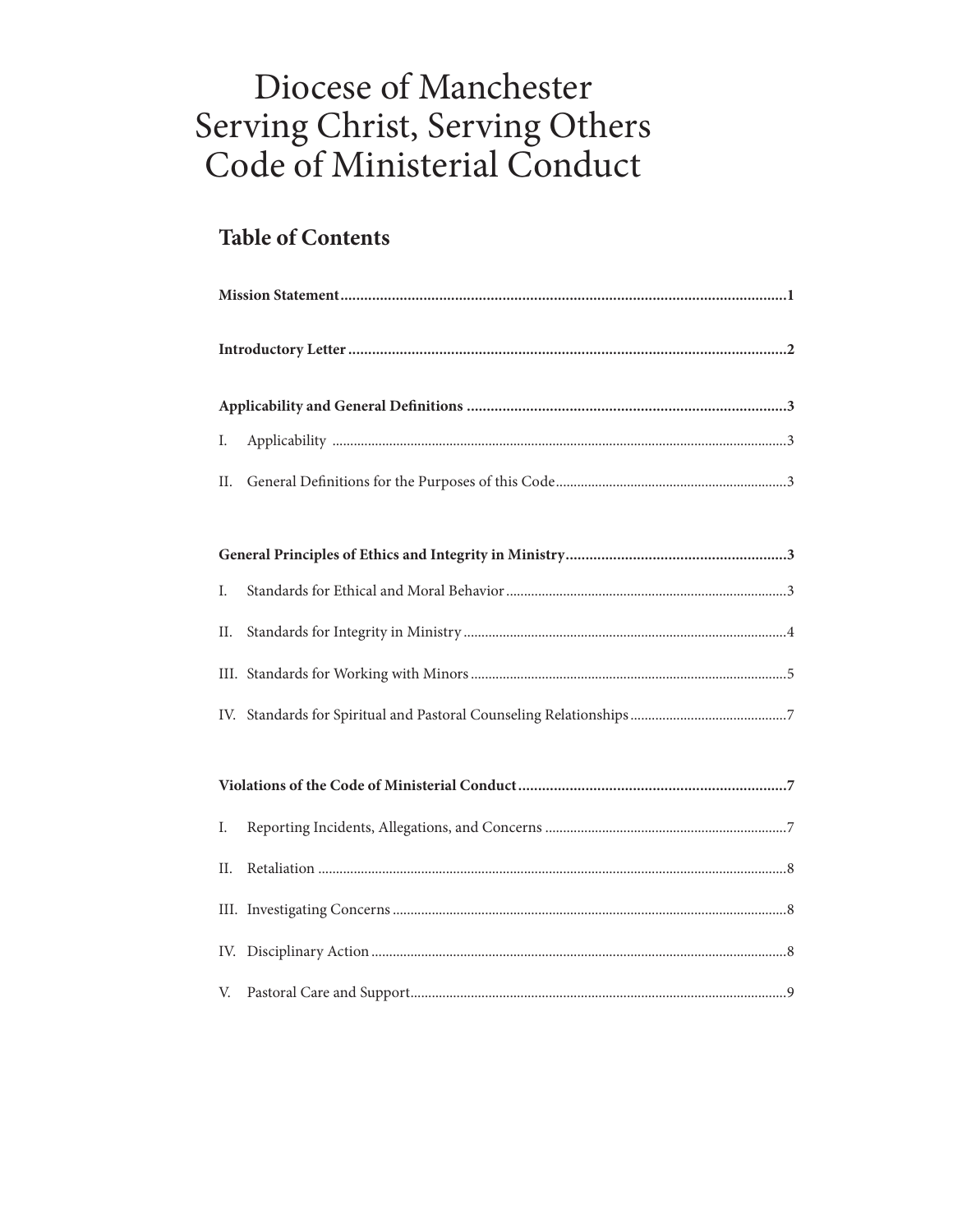#### **Diocese of Manchester**

#### **Mission Statement**

*To bring a New Hope and the Good News of Jesus Christ through our Catholic faith to all in New Hampshire.*

#### **Guiding Principles**

Our four guiding principles represent the standards and values that dictate how we will operate throughout the Catholic Church in New Hampshire. These principles apply to all individuals and organizations, including the Chancery, parishes, schools, and other Catholic organizations. They are the unwavering and unchanging norms meant to guide our behaviors, actions, and decisions.

#### *We will be guided by the Gospel values and the teachings of the Catholic Church*

To be successful, we must be authentically Catholic. Accordingly, it stands to reason that everything we do will be based on Jesus Christ and the teachings of the Church without deviation.

#### *We will instill a strong sense of Catholic identity and Catholic pride in all our work*

We know that our most successful parishes, schools, and other organizations have a strong Catholic identity woven into the fabric of how they function. They provide an excellent example for us all.

#### *We will deliver our mission with a spirit of love, compassion, respect, joy, and collaboration*

The love of Christ is at the heart of this guiding principle as we are called to love each other as He has loved us. With His life as our example, we can truly have the love and respect for one another that will allow us to deliver our mission together, as a team, with collaboration and joy.

#### *We will operate with uncompromising integrity and the highest moral, ethical, and professional standards*

As followers of Jesus Christ, this is expected from everyone. Furthermore, living these principles on a daily basis will go a long way toward building the trust, confidence, and support of the people of New Hampshire – both Catholics and non-Catholics alike.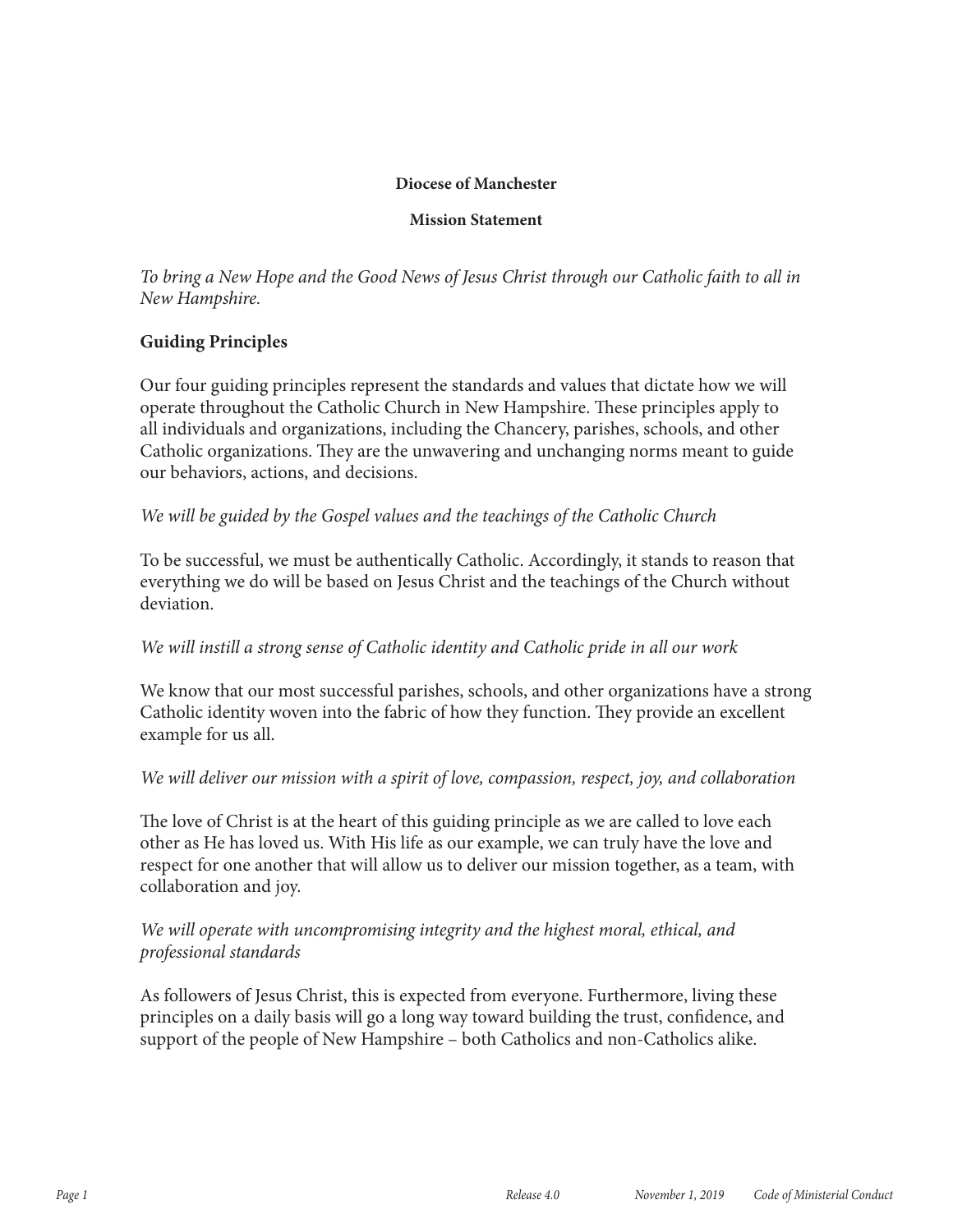

## OFFICE OF THE BISHOP

DIOCESE OF MANCHESTER

November 2019

Dear Brothers and Sisters in Christ,

The past year has served as a grave reminder that we must remain vigilant in our child and youth protection and abuse prevention efforts. With this fourth update of the *Serving Christ, Serving Others* Code of Ministerial Conduct and *Promise to Protect, Pledge to Heal* Policy for the Protection of Children and Young People, the Diocese of Manchester once again commits itself to high standards of behavior for Church personnel and to implementing and enforcing policies designed to protect minors, vulnerable persons, and all of the Catholic faithful.

In this most recent version of the Code of Conduct, we emphasize how vital it is for all those who minister in the Church to establish and maintain healthy relationships and appropriate boundaries with those whom we serve. Aware that our faith calls us to uphold the dignity and respect the welfare of all, it is my hope that this most recent version of the Code of Conduct will lead those who represent the Catholic Church in New Hampshire to a heightened awareness of the need to be vigilant about consistently maintaining professional relationships with all those to whom they minister.

Our *Promise to Protect, Pledge to Heal* Policy for the Protection of Children and Young People was established in response to the sexual abuse crisis in the Church and it is timely that we are updating it now, as the Universal Church continues to respond to allegations of sexual abuse and misconduct. As a community, we must all learn from past mistakes and recommit ourselves daily to protecting all children and young people from harm. As your Bishop, I renew my promise to enforce these policies that have been designed to prevent abuse, to reach out to those who have been harmed, and to do all that I can to protect the young and vulnerable in our midst.

I am grateful to all of the clergy, religious, employees, and volunteers in our parishes, schools, and other institutions who have dedicated so much time and effort to ensuring that our safe environment work continues to be a priority. I wish to thank all those who thoughtfully reviewed these documents and offered their suggestions to improve them. I am pleased to approve these revised texts.

I hope that you will join me in wholeheartedly embracing these efforts. I also hope that you will join me in praying for all of the Catholic faithful and most particularly, those who have been harmed.

Sincerely in Christ,

topst Lloy

 Most Reverend Peter A. Libasci Bishop of Manchester

153 ASH STREET, MANCHESTER, NH 03104 (603) 669-3100 FAX (603) 669-0377 WWW.CATHOLICNH.ORG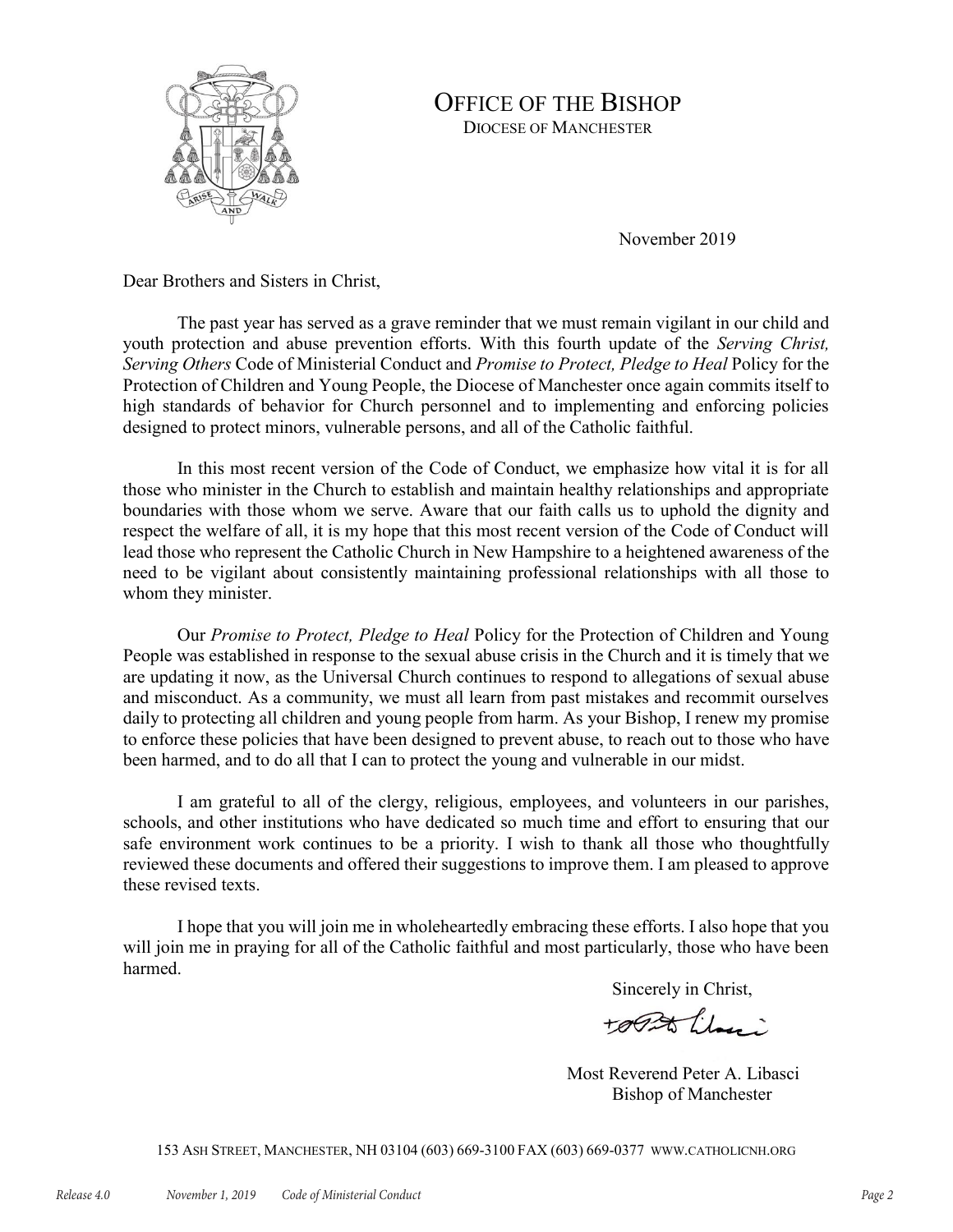#### **APPLICABILITY AND GENERAL DEFINITIONS**

#### **I. Applicability**

This Code of Ministerial Conduct applies to all Church personnel employed or engaged in ministry for the Diocese of Manchester, its parishes, schools, institutions, and agencies. Because of the grave responsibilities associated with their work and positions, **bishops, priests, and deacons are held to higher standards of behavior than other Church personnel.** Thus, bishops, priests, and deacons not only are required to comply with the standards of behavior included in this Code, they are also expected to avoid even the appearance of impropriety both inside and outside the scope of their ministry.

In addition to this *Serving Christ, Serving Others: Code of Ministerial Conduct* ("Code"), the Diocese requires that Church personnel comply with the diocesan *Promise to Protect, Pledge to Heal: Policy for the Protection of Children and Young People* ("Policy"). The Code is intended to provide a broader context in which to view ministerial relationships by Church personnel in the Diocese of Manchester, while the Policy is solely focused on preventing, investigating, and remedying sexual abuse of minors.

Responsibility for adhering to this Code rests with the individual. Church personnel who disregard this Code will be subject to appropriate disciplinary action.

#### **II. General Definitions for the Purposes of This Code**

- **A. Church Personnel:** The following are included in the definition of "Church personnel":
	- 1. Clerics (bishops, priests, and deacons) who are incardinated in the Diocese of Manchester or who are granted authority (faculties) to exercise ministry therein. Some faculties are granted by Church law itself and others are granted by the Bishop of Manchester.
	- 2. Members of religious institutes (women and men religious) assigned to ministry in the Diocese, its parishes, Catholic schools, institutions, or agencies.
	- 3. Lay employees and volunteers, including
		- a. Seminarians assigned to pastoral work in the Diocese of Manchester; seminarians seeking incardination in this Diocese; and those men enrolled in the Permanent Diaconate Formation Program;
		- b. All paid personnel, whether employed in areas of ministry or other kinds of services by the Diocese, its parishes, Catholic schools, institutions, or other agencies;
- c. All volunteers. A volunteer is any person who performs a Church-related service without promise or expectation of monetary compensation, including but not limited to catechists, coaches, youth ministers, lectors, ushers, Boy Scout leaders, Catholic Youth Organization volunteers, day care volunteers, members of a parish pastoral council, members of a parish finance council, children or youth choir directors, and parish outreach workers.
- **B. Code:** The term "Code" refers to this *Serving Christ, Serving Others: Code of Ministerial Conduct*.
- **C. Heads of Church Institutions:** "Heads of Church Institutions" are individuals who are responsible for the pastoral administration of diocesan parishes, Catholic schools, or institutions. Examples of Heads of Church Institutions are bishops (and their delegates), pastors, and principals.

#### **GENERAL PRINCIPLES OF ETHICS AND INTEGRITY IN MINISTRY**

#### **I. Standards for Ethical and Moral Behavior**

Fundamental to the pastoral mission of the Diocese of Manchester for all Church personnel is to exhibit the highest ethical standards and personal integrity at all times.

Beyond the obvious standards for correct moral behavior in Sacred Scripture and the Tradition of the Church (i.e., the Ten Commandments, the Beatitudes, the Catechism of the Catholic Church), Church personnel are required to

- A. act or behave in a manner consistent with accepted Catholic standards of moral or ethical conduct;
- B. act in a manner consistent with civil law and Church law;
- C. comply with diocesan standards, policies, and instructions, including this Code;
- D. avoid situations that might be perceived as formally rejecting the teachings of the Catholic Church and the Christian way of life or promoting causes in direct conflict with the teachings of the Catholic Church;
- E. act in a manner consistent with a commitment to maintain a celibate and/or chaste lifestyle;<sup>1</sup>
- F. refrain from abusing alcohol or drugs; and
- G. engage in conduct that has a positive impact on the reputation of the Diocese and its parishes, schools, institutions, and agencies.

<sup>&</sup>lt;sup>1.</sup> As Roman Catholics, each of us is called to live a life of faithful chastity that views human sexuality in light of the Gospel. Faithful married life, consecrated religious life, and celibacy for some deacons and all priests and bishops are each examples of a commitment to chastity that reflect the understanding that human sexuality is a gift from God. Human sexuality is exclusively oriented to the communion of a husband and wife that reflects the unity of the life of God and results in the creation of new life in the procreation of children.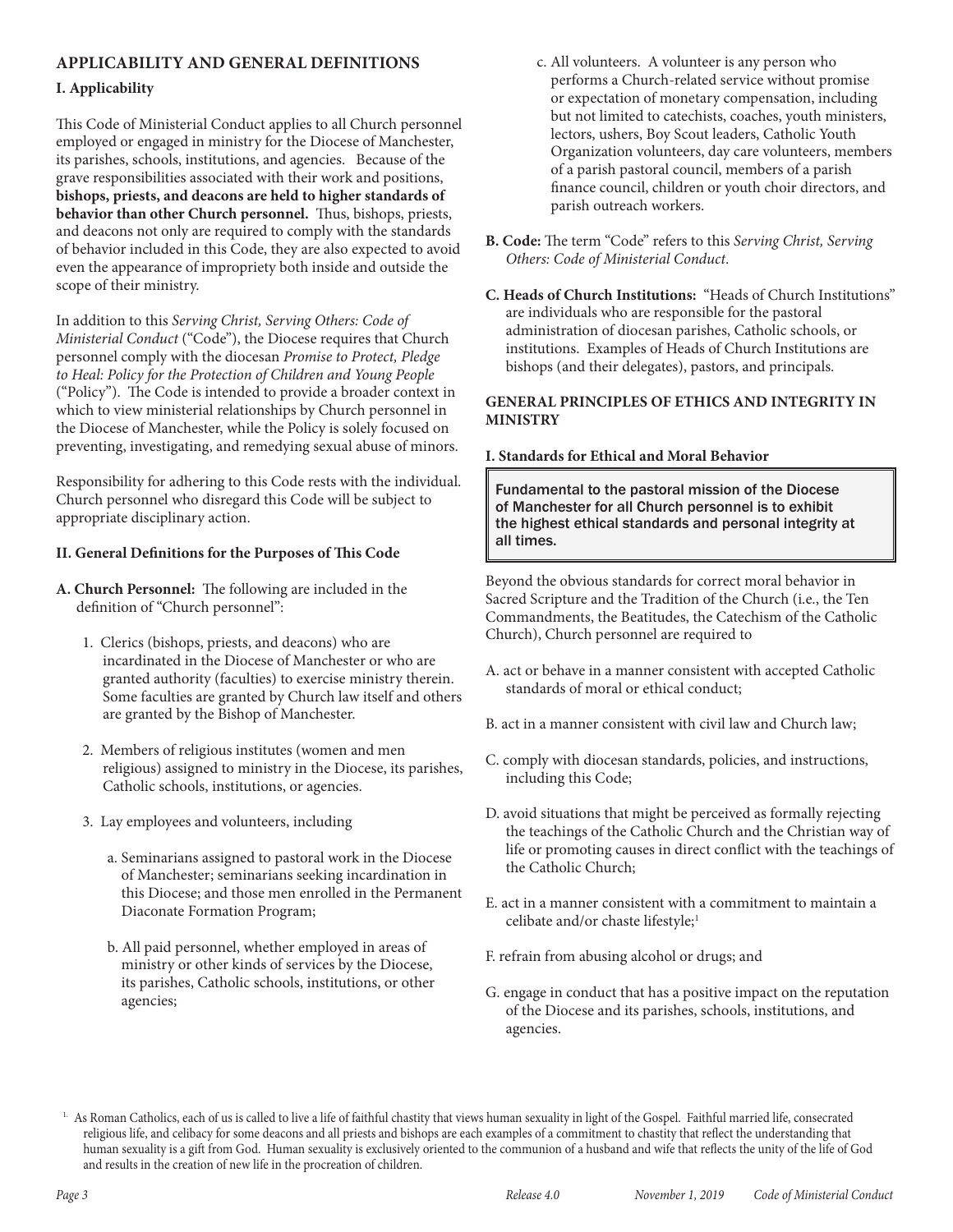#### **II. Standards for Integrity in Ministry**

#### **A. Prevention of Harassment including Sexual Harassment2**

Every human person is created in the image and likeness of God. The dignity of the human person is such that we ought to treat others as children of God and as we would want to be treated ourselves. Harassment of any type obviously violates the dignity of the person who is harassed, but it also contributes to the overall deterioration of the human dignity owed to every person in society.

Church personnel shall thus be mindful of the following:

- 1. Church personnel must not engage in physical, psychological, written, or verbal intimidation or harassment of any person at any time, particularly those served and other Church personnel.
- 2. Church personnel must not engage in sexual harassment or any inappropriate behavior of a sexual nature toward other Church personnel, parishioners, or others.
- 3. Church personnel must not discriminate against any individual on the basis of race, color, national origin, gender, religion, sexual orientation, age, physical or mental disability, pregnancy, or military or veteran status, except where such status is a legitimate qualification in accordance with Catholic teaching and civil and Church law.
- 4. While it is not possible to list all behavior that is considered to be harassment or sexually inappropriate, prohibited conduct includes, but is not limited to
	- slurs, epithets, derogatory comments;
	- unwelcomed jokes, comments, and teasing of an offensive nature;
	- inappropriate physical contact or gestures;
	- sexual advances;
	- displaying of written materials, pictures, or other items that are offensive or sexually suggestive;
	- viewing of sexually suggestive or inappropriate written materials, websites, electronic mail messages, or other items while on Church property or while performing duties or engaging in ministry for the Church;
	- other conduct that has the purpose or effect of unreasonably interfering with an individual's performance at work or creates an intimidating, hostile, or offensive working environment.
- 5. Harassment can occur as a result of a single severe incident or a pattern of conduct that results in the creation of a hostile, offensive, or intimidating work environment. Harassment can be indirect and can take place even when the offender does not intend to offend, intimidate, or otherwise do harm. Whether conduct is considered to be harassment is based, in part, on whether a reasonable person under the circumstances would view the conduct as creating a hostile, offensive, or intimidating work environment.
- 6. Church personnel are required to report harassment, including sexual harassment, in accordance with the reporting policy contained in this Code. Church personnel are prohibited from retaliating against individuals who make good faith reports of harassment.

#### **B. Prevention of Sexual Exploitation**

Persons who serve the Lord in the Church must not take advantage of those whom they serve. The expression of human sexual attraction through sexual intimacy between persons who minister in the Diocese of Manchester and those whom they serve is never appropriate.

Church personnel shall thus be mindful of the following:

- 1. Church personnel must not engage in sexual exploitation. The term "sexual exploitation" means any contact of a sexual nature between an adult and another receiving pastoral care and sexual intimacies between adults with unequal power or perceived power (e.g., a priest and parishioner; a principal and a teacher). Sexual exploitation also includes sexual activity and intimacies between an adult and a "vulnerable adult." <sup>3</sup>
- 2. This prohibition includes, but is not limited to, anyone to whom Church personnel are ministering or supervising; anyone who is particularly vulnerable to manipulation because of a physical or mental disability; and anyone who does not have equal power or perceived power in the relationship. For example, a principal may not have a sexual relationship with a teacher in that school if the two are not married to one another.
- 3. For the purpose of this policy, the term "sexual intimacies" means sexual contact of any kind (consensual or otherwise) as well as sexually explicit conversations not related to the legitimate duties of Church personnel, such as the transmission of the teachings of the Church in a legitimate catechetical ministry. An example of legitimate discussions that refer to sexual intimacies is the preparation of couples engaged to be married that is administered by Church personnel.

<sup>&</sup>lt;sup>2.</sup> The term "sexual harassment" means unwelcome sexual advances, requests for sexual favors, and other verbal, physical, and nonphysical conduct of a sexual nature between adults when (1) submission to such conduct is made explicitly or implicitly a term or condition of employment; (2) submission to or rejection of such conduct by an individual is used as the basis for employment decisions affecting that individual or for awarding or withholding a favorable employment opportunity, evaluation, or assistance; or (3) such conduct has the purpose or effect of unreasonably interfering with an individual's performance at work, or creates an intimidating, hostile, or offensive work environment.

<sup>3.</sup> A vulnerable adult is any person over the age of 18 in a state of infirmity, physical or mental deficiency, or deprivation of personal liberty which, in fact, even occasionally, limits their ability to understand or to want or otherwise resist the offense. (Pope Francis' Motu Proprio, May 2019).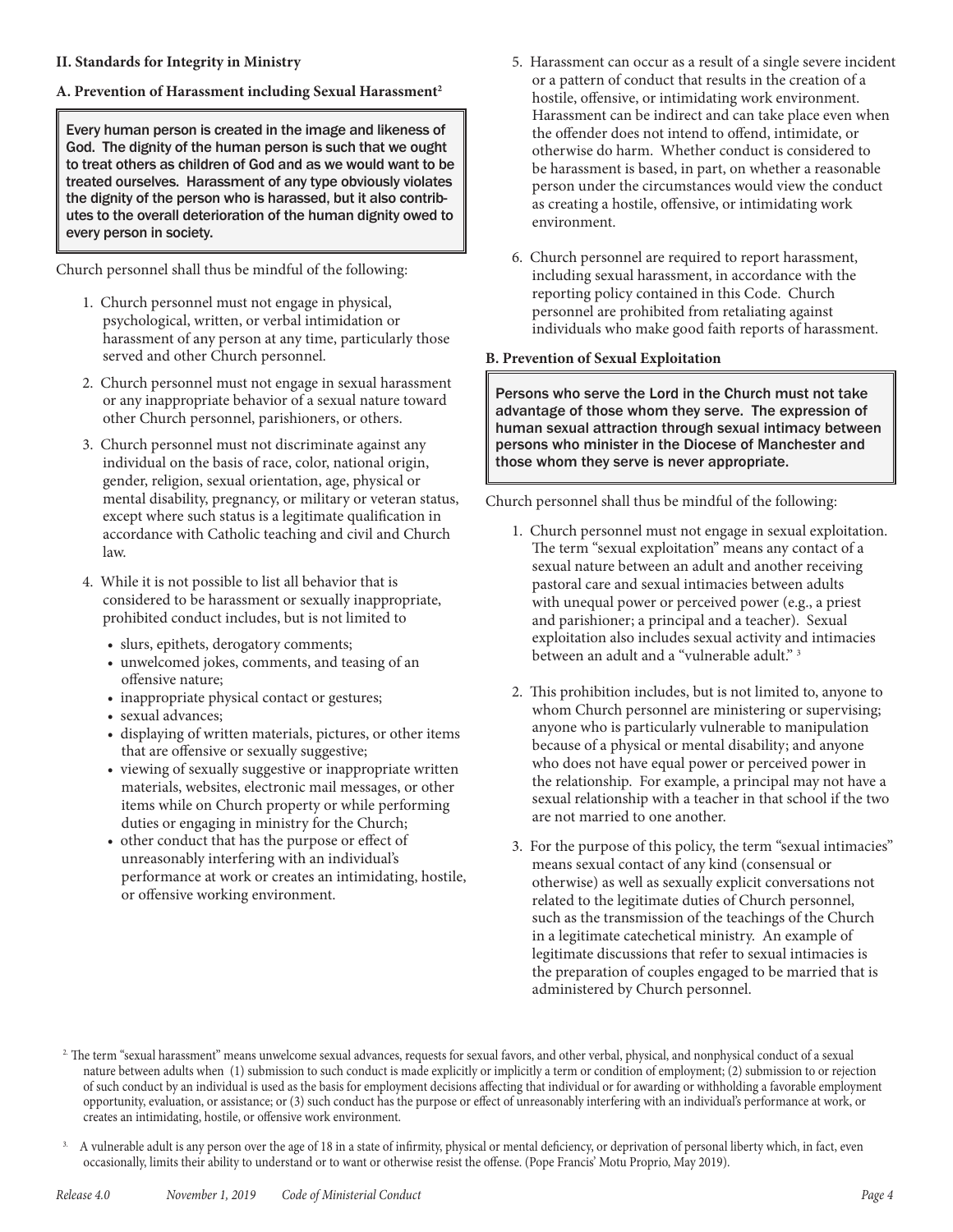#### **C. Prevention of Conflicts of Interest**

Church personnel shall thus be mindful of the following:

- 1. Church personnel should avoid placing themselves in a position that might present a conflict of interest because the existence or the appearance of a conflict of interest can call into question one's integrity and professional conduct.
- 2. The potential for a conflict of interest exists in many circumstances. Examples of such situations and behavior by Church personnel include, but are not limited to, accepting substantial (non-token) gifts for services or favors; employing or engaging in transactions with one's friends or relatives; soliciting personal loans or requests for financial assistance from parish members, vendors, or employees; or violating a confidence of another for personal gain.
- 3. A conflict of interest may exist when Church personnel give family and/or friends unlimited access to Church facilities or resources when they are not available to others. Parish employees and the family members or friends of a priest shall not be provided a residence on parish property without the explicit written permission of the bishop. This blanket prohibition does not apply to a visit or a brief stay.
- 4. A conflict of interest may also exist in ministerial relationships. Church personnel must establish clear, appropriate boundaries with anyone with whom they have a business, professional, personal, familial, or social relationship.

#### **D. Confidentiality**

Persons who seek the service of the Lord in the Church expect Church personnel to do so with a desire to serve the truth and their needs. Confidentiality in the discourse of ministry must serve the truth. Ministerial confidentiality requires Church personnel to be vigilant in keeping confidences while, at the same time, not digressing to keeping secrets that might allow harm to come to anyone.

Church personnel shall thus be mindful of the following:

1. Many people who come to the Church for help expect that Church personnel will refrain from disclosing personal and sensitive information they share with Church personnel. Church personnel therefore should maintain their confidentiality, except as required by law or as set forth in the paragraphs below.

- 2. Church personnel must comply with all reporting requirements mandated by New Hampshire law and the Diocese of Manchester *Promise to Protect, Pledge to Heal* Policy regarding the reporting of sexual abuse of a minor.
- 3. In accordance with Church law, the sacramental seal of confession is inviolable, and it is absolutely forbidden for a confessor to betray the confidence of a penitent in any way, for any reason. This is applicable whether the penitent is living or dead. Violation of the sacramental seal of confession is considered to be a grave delict (a serious crime) against Church law.4
- 4. Information obtained in the course of counseling sessions shall be confidential, except for compelling professional reasons, as required by law, or as required by the reporting requirements for sexual abuse contained in the *Promise to Protect, Pledge to Heal* Policy. Church personnel are also bound to safeguard the confidentiality of any notes, files, or electronic records pertaining to professional contact with individuals to the extent consistent with the obligation to report abuse or prevent harm.
- 5. If, during the course of counseling, Church personnel become aware that there is clear and imminent danger to the counselee or to others, Church personnel must disclose the information necessary to protect the parties involved and to prevent harm. If feasible, Church personnel should inform the counselee about the disclosure and the potential consequences.
- 6. With the exception of knowledge gained during the Sacrament of Penance, knowledge that arises from professional contact may be used in teaching, delivering homilies, or other public presentations only when effective measures have been taken to safeguard both the individual's identity and the confidentiality of the disclosures. Good pastoral judgment is of the utmost importance.

#### **III. Standards for Working with Minors5**

#### **A. Appropriate Conduct with Minors**

1. Church personnel must be aware of their own vulnerability and that of any minor with whom they are working. Church personnel should avoid situations where they are alone with a minor. When it is not feasible to have another individual present, such as when counseling or teaching a minor, Church personnel must meet with the minor in as public a place as possible, such as a room with the door open or with a clear window in the door.

<sup>4. 1983</sup> Code of Canon Law, c. 1388. The inviolability of the sacramental secrecy also extends to those who deliberately, accidentally, or in any other way come to a knowledge of sins from confession, and individuals who violate the sacramental seal may be "punished with a just penalty, not excluding excommunication." 1983 Code of Canon Law, cc. 984, 1388.

<sup>&</sup>lt;sup>5.</sup> "Minors" are individuals who have not yet reached their eighteenth birthday.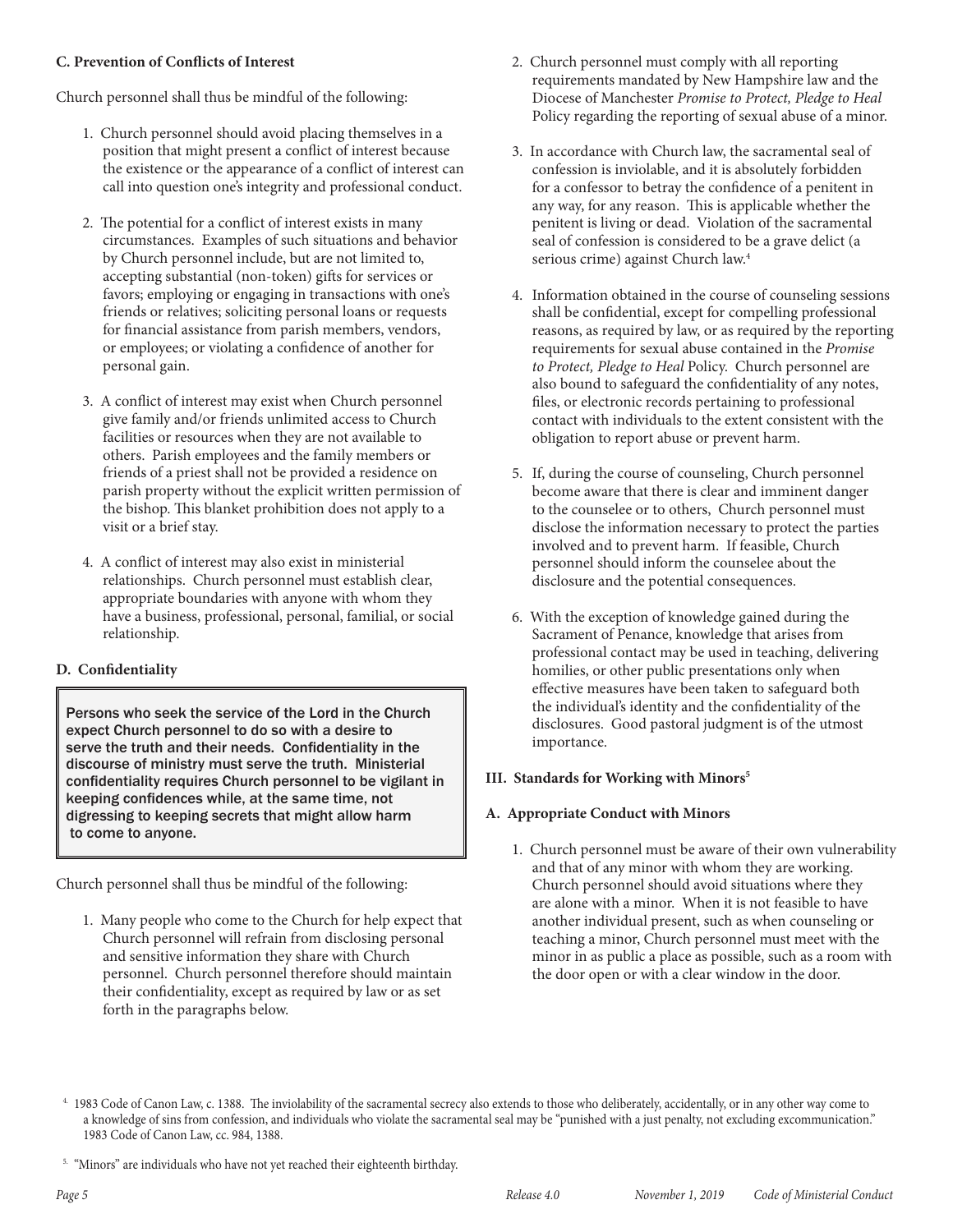- 2. Church personnel are prohibited from speaking to minors in a way that is or could be construed by any observer as being harsh, threatening, intimidating, shaming, derogatory, demeaning, or humiliating. Church personnel are expected to refrain from using profane language in the presence of minors and must never use any discipline that frightens or humiliates children and youth. Church personnel are prohibited from using physical discipline including but not limited to spanking, slapping, hitting, or any other physical force. If a minor exhibits uncontrollable or unusual behavior, the Church worker should notify the appropriate supervisor and a parent or guardian of the minor.
- 3. Church personnel must not use or supply alcohol (excepting sacramental wine in Mass) and/or drugs when working with minors or while participating in a youth activity. Moreover, Church personnel must not be under the influence of alcohol or impairing drugs (including prescription medication that causes impairment) while working with minors.
- 4. Church personnel must not provide any sexually explicit, inappropriate, or offensive material to minors. Church personnel are prohibited from possessing or viewing any sexually-oriented or morally inappropriate printed materials (magazines, cards, videos, films, clothing, etc.) on Church property or in the presence of minors. Church personnel are also prohibited from viewing sexuallyoriented or morally inappropriate websites or viewing or sending such electronic mail messages on Church property , while using Church equipment, or in the presence of minors.
- 5. It is expected that from time to time youth ministry and educational lessons and discussions for teenagers may address human sexuality issues related to dating and sex, consistent with Catholic teaching. Moreover, it is expected that minors may raise issues relating to sexuality during counseling sessions. Lessons and counseling must convey to youth the Church's teaching on these topics. If youth have further questions not answered or addressed, they should be referred to their parents or guardians for clarification or counseling. In addition, Church personnel are prohibited from discussing their own sexual orientation, activities, practices, or history with minors, and Church personnel are prohibited from initiating any sexually-oriented conversations with minors whether orally, in writing, or electronically.

#### **B. Appropriate Boundaries**

1. Physical contact with minors beyond a handshake or a "high-five" can be misconstrued both by minors and adults, and should not occur except under appropriate public circumstances. The following are examples (not an exclusive list) of behavior in which Church personnel should never engage with minors: inappropriate or lengthy embraces; kisses on the mouth; holding minors over five years old on the lap; intentionally touching bottoms, chests, legs, or genital areas; showing affection while in an isolated location; wrestling or giving piggyback rides; giving massages; or paying compliments that relate to physique or body development.

- 2. Church personnel must not go on overnight trips with minors other than their own relatives unless another adult is present. They must not share beds with minors other than their own children nor share sleeping quarters with minors except when necessary and when at least one other adult is present. Church personnel must not provide overnight accommodations in rectories or other personal residences for minors other than minors with a close familial relationship or when minors are accompanied by a parent or legal guardian. This does not include situations that a reasonable person would view as acceptable, such as sleepovers between friends who are minors.
- 3. Church personnel should never be nude in the presence of minors in their care and should avoid situations where minors are nude while in their care. If monitoring of showering or changing facilities is necessary, two or more adults should be present at all times. Changing and showering facilities or arrangements for adults should be separate from facilities or arrangements for minors.
- 4. Church personnel should be familiar with the diocesan Electronic Communications Policy and must abide by it.
- 5. Church personnel should be aware of the signs of "grooming" (the process by which sexual predators attempt to manipulate their potential victims) and must not engage in practices with youth that could be perceived by a reasonable person to be "grooming." Some examples of grooming behaviors are: giving non-token gifts to minors; contacting minors outside of the Church setting; showing favoritism to select minors; overstepping appropriate boundaries of adult-minor relationships by acting as a friend or peer; allowing minors to break established rules; and establishing separate, private relationships with minors.

#### **C. Supervision of Programs Involving Minors**

- 1. Parents are encouraged to be a part of any and all services and programs in which their children are involved in the Diocese of Manchester. Parents may contact their child's school or parish in order to make arrangements to observe programs or activities in which their children are involved.
- 2. At the close of services or activities, Church personnel should release minors in their care only to parents, legal guardians, or other persons designated by parents or legal guardians. In the event that Church personnel are uncertain of the propriety of releasing a minor, they should immediately locate or contact their supervisor before releasing the child.
- 3. In order to provide transportation to minors, Church personnel must be properly insured and meet the eligibility requirements established by the Diocese of Manchester. Minors should never be transported by Church personnel without written permission from a parent or guardian, except in the case of an emergency.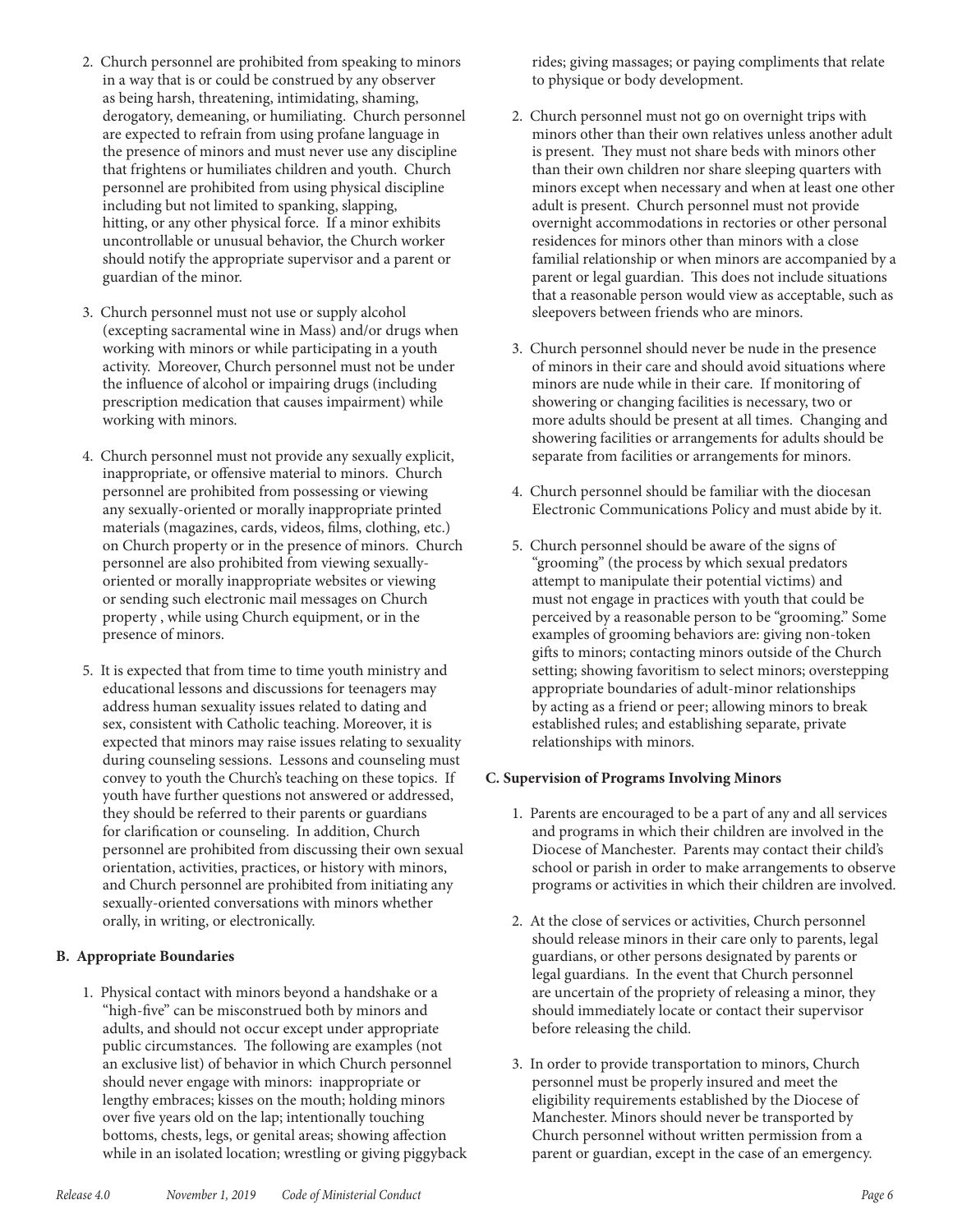Church personnel should transport minors directly to their destination, and no unauthorized stops should be made. Church personnel must require all minors to wear seatbelts or, when appropriate, be strapped into car seats.

4. When taking minors on outings or field trips, Church personnel should abide by diocesan established adultminor ratios. No fewer than 2 adult chaperones are allowed for any outing or trip involving minors, and additional chaperones are required depending upon the number of minors.

#### **IV. Standards for Spiritual and Pastoral Counseling Relationships6**

#### **A. Respecting the Rights and Welfare of Those Counseled**

Persons who seek the Lord in the Church ought to be confident that the spiritual and pastoral counseling that is offered to them is presented in a manner that conforms to Sacred Scripture and the teaching tradition of the Church. Church personnel must be committed to transmitting the truth in a manner that respects the rights and welfare of those served.

Church personnel shall thus be mindful of the following:

- 1. Church personnel who conduct counseling for families, individuals, or groups must respect their individual rights and work to advance the welfare of each person.
- 2. Church personnel are expected to avoid situations and conduct in which they do in fact or appearance take advantage of anyone to whom they are providing services in order to further their personal, religious, political, or business interests.
- 3. Church personnel shall not overstep their competence in counseling situations and shall refer to other professionals when appropriate. The professional boundaries for Church personnel are dictated by their training and/or certification from a recognized professional association of peers or licensure from the State of New Hampshire.

#### **B. Maintaining Appropriate Boundaries**

Persons who seek the Lord in the Church ought to be confident that the Church personnel who serve them know the appropriate boundaries in a ministerial relationship. Sometimes, Church personnel need to explain and even articulate these boundaries to persons who seek help from the Church but who may not themselves know what constitutes an appropriate boundary.

Church personnel shall thus be mindful of the following:

1. Church personnel shall set, communicate, and maintain clear, appropriate boundaries in all counseling and ministerial relationships.

- 2. Church personnel must never engage in sexual intimacies with those whom they counsel or minister. This includes consensual sexual contact, forced sexual contact, and sexually explicit conversations not related to counseling or pastoral issues.
- 3. Church personnel shall not engage in sexual intimacies with counselee's relatives, friends, or other individuals close to the counselee. Church personnel should presume that a potential for exploitation or harm exists in such intimate relationships.
- 4. Physical contact with those whom one is counseling or ministering to can be misconstrued. Great care should be taken in any physical contact beyond a handshake.
- 5. Sessions and meetings should be conducted in appropriate settings at appropriate times and should not be held at places or times that would tend to cause confusion about the nature of the relationship for the person being counseled or ministered to. Sessions should not be conducted in private living quarters.
- 6. Professional counselors should keep a log of the times and places of sessions with each counselee and relevant notes.

#### **VIOLATIONS OF THE CODE OF MINISTERIAL CONDUCT**

#### **I. Reporting Incidents, Allegations, and Concerns**

An environment of personal integrity in ministry requires that a culture of accountability among Church personnel be established and maintained in a spirit of understanding that our individual conduct reflects the intention of the entire Church.

Some reporting requirements are required by civil and Church law, especially when Church personnel believe that a minor is at risk of abuse. Other reporting requirements are required by this Code and seek to build a culture of accountability.

A culture of accountability also requires that reports of inappropriate behavior be investigated in a manner in which the dignity of the person who makes the report, the person who is accused of inappropriate behavior, and the person who may have been harmed are all treated fairly and justly. The administration of discipline for violations of this Code is oriented to care for the person(s) who may have been harmed, to repair any damage done to any person or the Church herself, and to correct the behavior of the person who may have violated the Code. Some violations can only be adequately corrected by the removal of a person found to have so harmed another person or the Church that their presence in ministry is harmful to the common good and the good of the Church.

<sup>&</sup>lt;sup>6.</sup> The standards set forth in this Code are minimum requirements for Church personnel. Some professional counselors and therapists may be required to comply with additional behavioral directives and codes of ethics.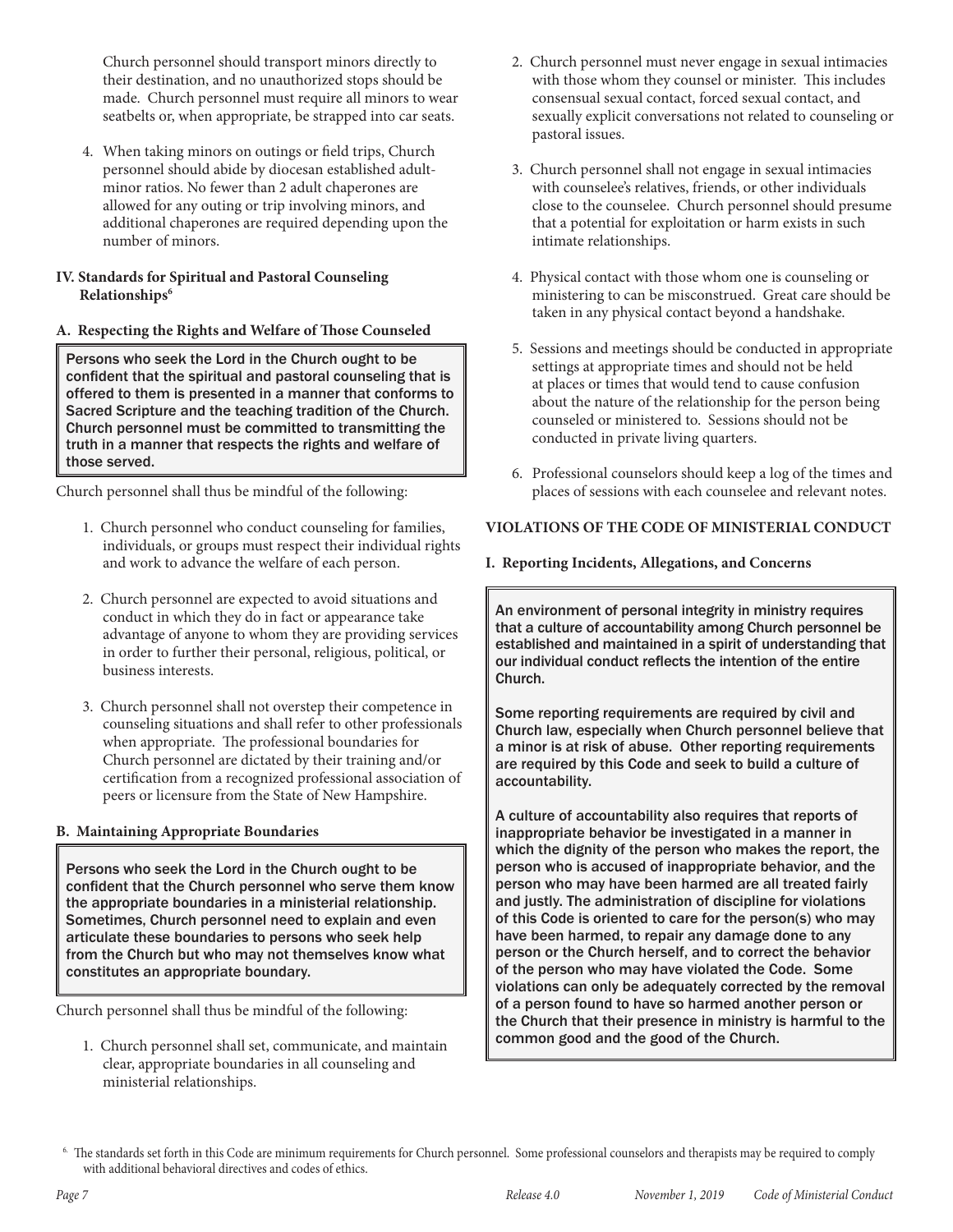**A. Reporting Requirements of Church Personnel.** The Diocese is dedicated to taking steps to ensure that the Church is a safe and welcoming environment for all people and that it is free from harassment and intimidation. Every member of the Church community must participate actively in the protection of minors as well as others who minister or worship in our Church. Church personnel therefore have an affirmative duty to report observations of violations of this Code. **If Church personnel suspect that a minor has been subjected to abuse, they must comply with the reporting requirements under New Hampshire law and the Diocese of Manchester** *Promise to Protect, Pledge to Heal* **Policy.7**

**B. Reporting Procedures.** Reports of unethical behavior or other violations of the Code may be made to any one of the following:

- 1. the Head of the Church Institution where the conduct took place;
- 2. the Delegate for Ministerial Conduct at (603) 669-3100; or delegate@rcbm.org;
- 3. the Delegate for Ministerial Conduct or the Bishop at 153 Ash Street, Manchester, NH 03104. All written reports should state specifics.

#### **C. Reporting Procedures for Allegations of Bishop Misconduct.** Allegations involving a bishop should be reported to the appropriate third party reporting system, details of which may be found on the Diocese of Manchester website, catholicnh.org.

**D. Requirements of Heads of Church Institutions.** If a violation of the Code by a cleric is reported to the Head of a Church Institution, this individual must promptly gather additional information about the nature of the concern and immediately contact the Delegate for Ministerial Conduct for consultation. If the Head of a Church Institution becomes aware of an allegation of sexual exploitation, sexual harassment, harassment, or inappropriate conduct of a sexual nature involving a minor by Church personnel,**<sup>8</sup>**the institution head must make a report to the Delegate for Ministerial Conduct for consultation. **<sup>9</sup>**

#### **II. Retaliation**

**A. Retaliation Prohibited.** The policy of the Diocese is to encourage individuals to make reports in accordance with this Code. As a result, individuals who make reports in accordance with this Code will not be subjected to retaliation for making the reports.

**B. Reporting Retaliation.** Church personnel who believe that they have been subjected to retaliation for making reports under this Code should report the matter to the Delegate for Ministerial Conduct by telephone at (603) 669-3100 or should submit a letter detailing the retaliatory behavior to the Delegate for Ministerial Conduct or the Bishop at 153 Ash Street, Manchester, NH 03104, or email the Delegate at delegate@rcbm.org.

#### **III. Investigating Concerns**

- **A. Conducting the Investigation.** All reports of violations of this Code will be taken seriously whether or not complaints are submitted in accordance with the reporting procedures contained in this Code. Investigations into allegations of unethical behavior or violations of this Code will be conducted thoroughly and expeditiously, with objectivity, fairness, and justice as well as with due regard for the privacy and reputations of all involved. Canon law and any protocols developed by the diocese for addressing allegations of Code violations against Church personnel will be followed in every case where they are applicable.
- **B. Administrative or Precautionary Leave.** In certain instances, a person accused of violating the Code may be placed on administrative or precautionary leave while the investigation is pending. The fact that an accused has been placed on administrative or precautionary leave should in no way be interpreted as a presumption of guilt or wrongdoing.

#### **IV. Disciplinary Action**

Church personnel who engage in unethical behavior or otherwise fail to abide by the standards contained in this Code will be subjected to appropriate remedial and/or disciplinary action, up to and including appropriate canonical penalties for clergy and termination of employment or volunteer ministry with the Church, and may include restrictions on future ministry with the Church. The action taken will be just and in proportion to the seriousness of the violation and will depend upon a number of factors, including but not limited to disciplinary record, the type, circumstances, and severity of the offense, and position with the Church. If the offense does not include sexual abuse of a minor, the action taken could include return to ministry under certain conditions, including compliance with a treatment and/or monitoring plan, or reassignment to ministry other than ministry at a parish or ministry involving family life.

7. The Diocese of Manchester *Promise to Protect, Pledge to Heal: Policy for the Protection of Children and Young People* can be found on the Child Safety page of the Diocese of Manchester website: www.catholicnh.org.

- 8. "Inappropriate conduct of a sexual nature involving a minor" means inappropriate sexual conduct or violations of this Code that relate to interactions with minors and that do not rise to the level of suspected abuse. Examples of such inappropriate behavior include, but are not limited to, discussing one's own sexual orientation, sexual activities, or sexual history with minors and showing minors sexually explicit, inappropriate, or offensive printed materials.
- 9. As stated above, if Church personnel (including Heads of Church Institutions) suspect that a minor has been subjected to abuse, they must comply with the reporting requirements under New Hampshire law and the Promise to Protect, Pledge to Heal Policy.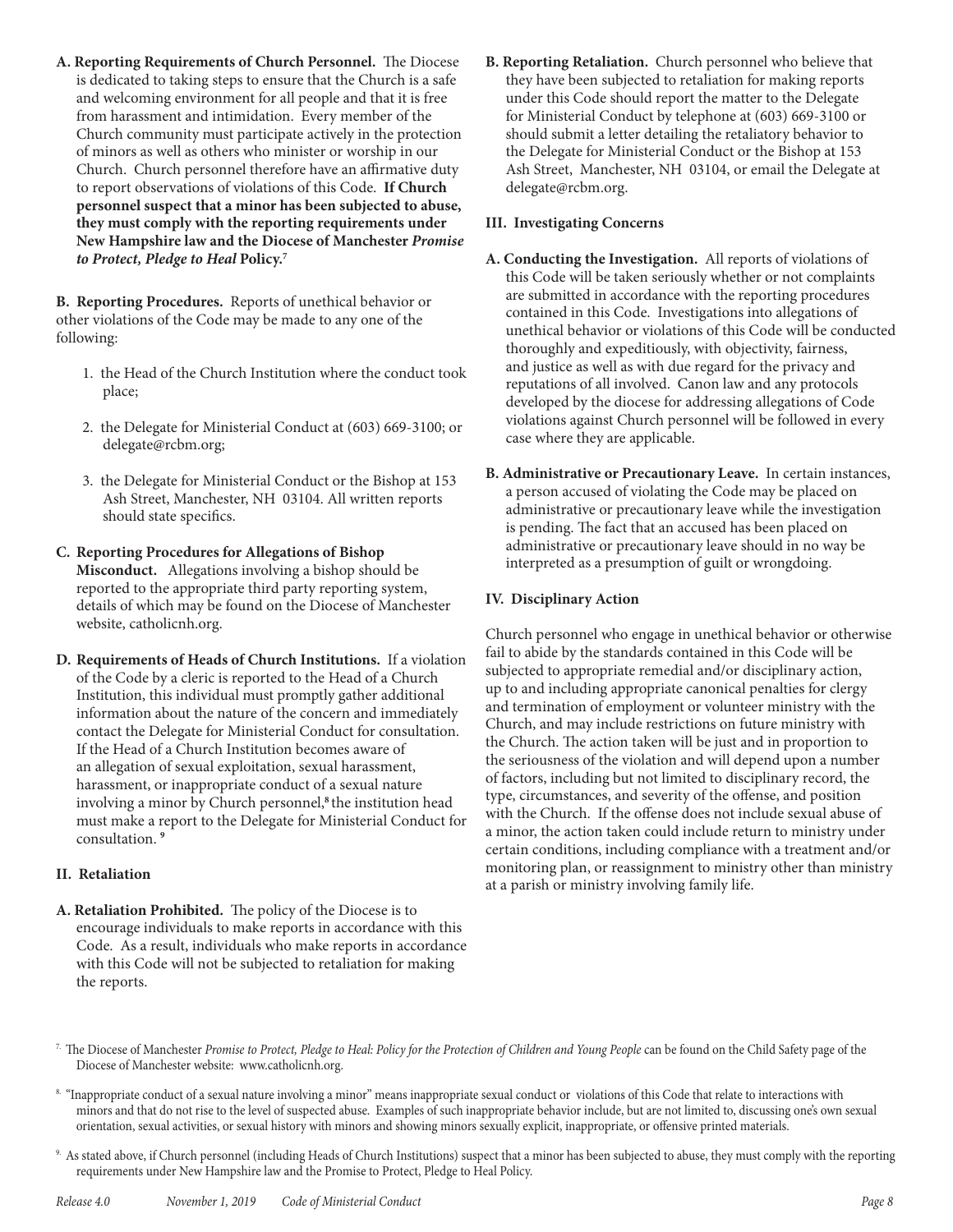When it has been determined that a violation of the Code of Conduct has occurred and remedial or corrective action is recommended, it is expected that the response of the individual who violated the Code will be one of thoughtful consideration, willingness to examine one's own behavior, and sincere commitment to change.

#### **V. Pastoral Care and Support**

- **A. Individuals Subjected to Unethical Behavior.** The Diocese will extend appropriate pastoral care to those directly affected by allegations of unethical behavior or other violations of the standards in this Code by Church personnel. Where appropriate, the Director of the Office for Healing and Pastoral Care will coordinate pastoral care and counseling, spiritual assistance, and other social services for those subjected to unethical behavior by Church personnel and will listen with patience and compassion to their experiences and concerns.
- **B. Individuals Accused of Unethical Behavior.** The Delegate for Ministerial Conduct will coordinate any appropriate pastoral care and counseling, spiritual assistance, and other social services for Church personnel accused of unethical behavior.
- **C. Communities Affected by Allegations.** The Diocese will extend appropriate pastoral care to the parishes, schools, or institutions directly affected by allegations of unethical behavior by Church personnel. When an individual is placed on or requests administrative or precautionary leave as a result of an allegation, the Delegate will consult the leadership of the parish, school, or institution to determine what the appropriate pastoral response of the Diocese should be and whether additional public notification is appropriate. The response and any notification must protect any applicable rights of the accused and the confidentiality of the complainant.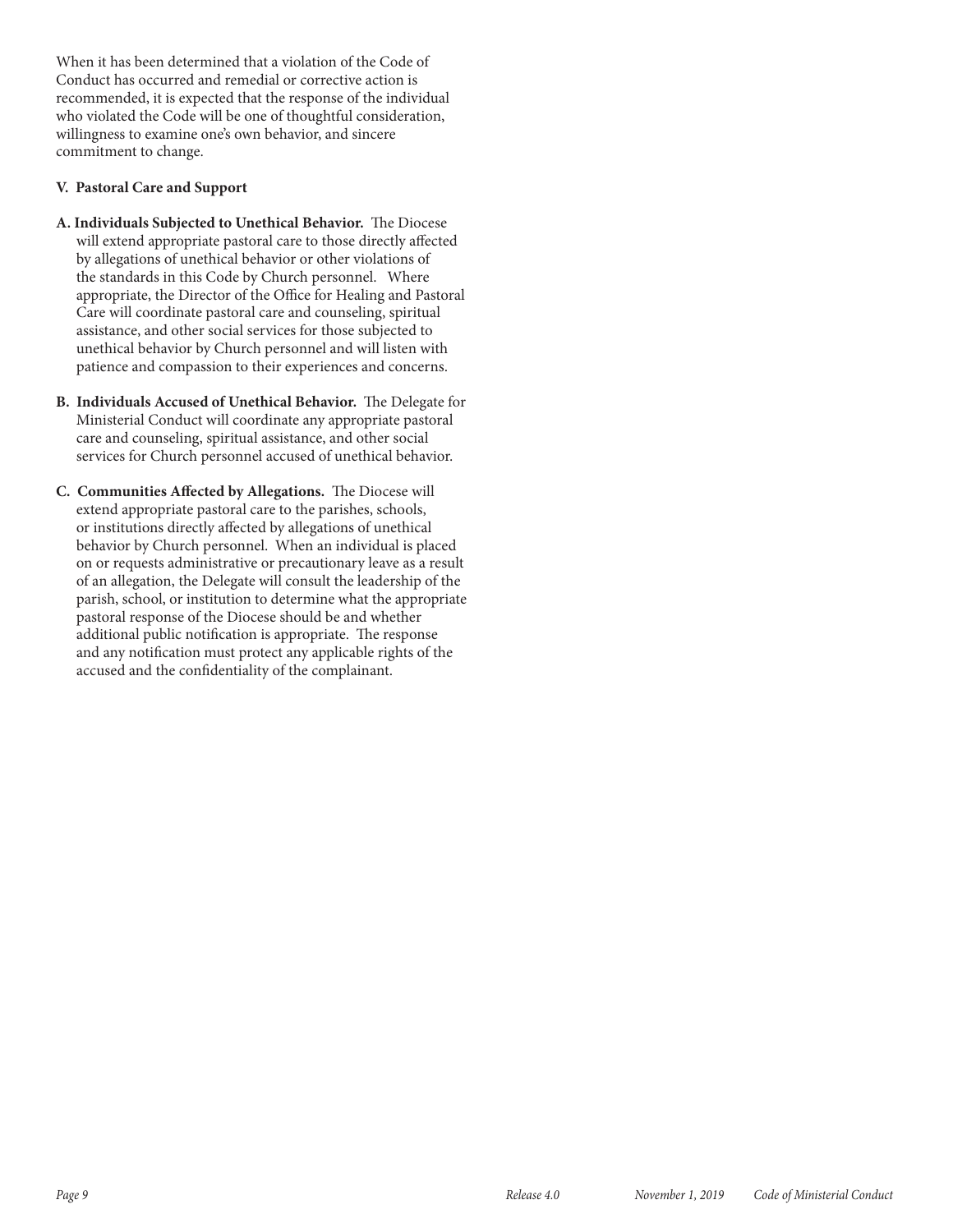# Diocese of Manchester Promise to Protect, Pledge to Heal Policy for the Protection of Children and Young People

# **Table of Contents**

| Ι.   |  |  |
|------|--|--|
| II.  |  |  |
|      |  |  |
| I.   |  |  |
| II.  |  |  |
| III. |  |  |
| IV.  |  |  |
| V.   |  |  |
|      |  |  |
| L.   |  |  |
| Н.   |  |  |
|      |  |  |
| L.   |  |  |
| II.  |  |  |
| III. |  |  |
|      |  |  |
| I.   |  |  |
| II.  |  |  |
| III. |  |  |
|      |  |  |
| L.   |  |  |
| Н.   |  |  |
|      |  |  |
| L.   |  |  |
| П.   |  |  |
| III. |  |  |
|      |  |  |
| I.   |  |  |
| II.  |  |  |
| III. |  |  |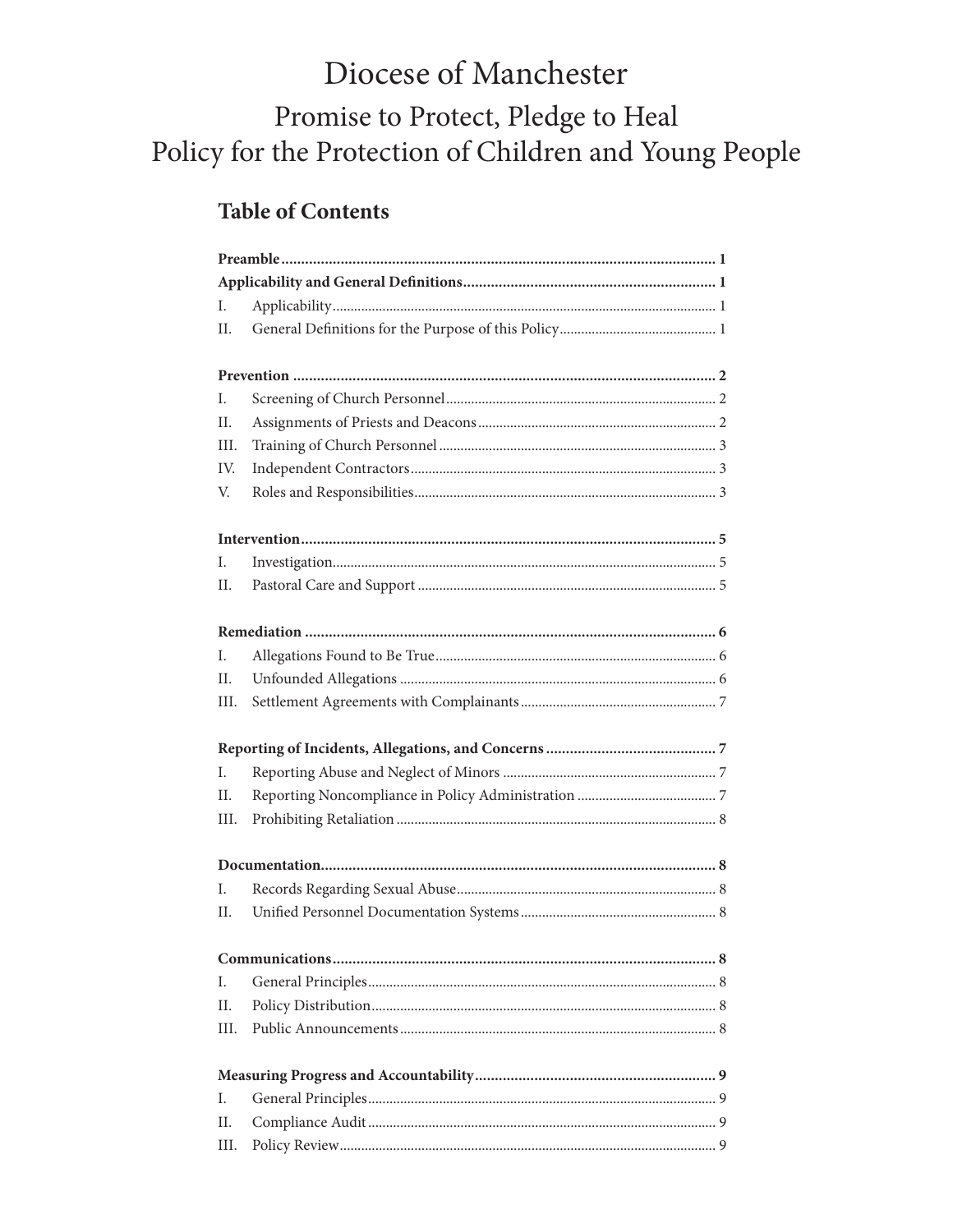#### **PREAMBLE**

Child sexual abuse is a horrible sin and crime in our Church and society. It is a matter of the gravest concern for our Diocese. The objectives of this policy are to prevent child sexual abuse in our Church before it occurs, respond with compassion and respect to those who report that they have been abused by Church personnel, ensure due process and respect for the rights of those who have been accused of sexual abuse, provide for cooperation with the civil authorities, and address allegations of child sexual abuse openly.

In addition to this *Promise to Protect, Pledge to Heal: Policy for the Protection of Children and Young People* ("Policy"), the Diocese requires that Church personnel comply with the diocesan *Serving Christ, Serving Others: Code of Ministerial Conduct* ("Code") which sets forth additional standards of behavior for all who minister in the Church. The Code is intended to provide a broader context in which to view ministerial relationships by Church personnel in the Diocese of Manchester, while the Policy is solely focused on preventing, investigating, and remedying sexual abuse of minors.

Responsibility for adhering to this Policy rests with the individual. Church personnel who disregard this Policy will be subject to appropriate disciplinary action.

#### **APPLICABILITY AND GENERAL DEFINITIONS**

#### **I. Applicability**

This Policy applies to all who are engaged in ministry either by assignment, employment, or as a volunteer for the Diocese of Manchester or its parishes, schools, institutions, and agencies. The Policy applies to "Church personnel," and where appropriate, applicants to become "Church personnel" and independent contractors of the diocese.

#### **II. General Definitions for the Purposes of This Policy**

- **A. Accused:** The term "accused" means anyone accused of sexual abuse of a minor.
- **B. Adult:** "Adults" are individuals who have reached their eighteenth birthday.
- **C. Church Law:** The term "Church law" means the 1983 *Code of Canon Law,1 the motu proprio* of Pope John Paul II, *Sacramentorum Sanctitatis Tutela ("SST"),2 the Essential Norms for Diocesan and Eparchial Policies* Dealing with Allegations of Sexual Abuse of Minors by Priests or Deacons ("Essential Norms"),<sup>3</sup> as well as other particular law of dioceses in the United States, and particular law of the Diocese of Manchester.
- **D. Church Personnel:** The following are included in the definition of "Church personnel":
	- 1. Clerics (bishops, priests, and deacons) who are either incardinated in the Diocese of Manchester or granted authority (faculties) to exercise ministry therein. Some faculties are granted by Church law itself and others are granted by the Bishop of Manchester.
	- 2. Members of religious institutes, including all women and men religious assigned to ministry in the Diocese, its parishes, Catholic schools, institutions, or agencies.
	- 3. Lay employees and volunteers who are adults, including
		- a. Seminarians assigned to pastoral work in the Diocese of Manchester; seminarians seeking incardination in this Diocese; and those men enrolled in the Permanent Diaconate Formation Program;
		- b. All paid personnel, whether employed in areas of ministry or other kinds of services by the Diocese, its parishes, Catholic schools, institutions, or other agencies;
		- c. All volunteers. A volunteer is any person who performs a Church-related service without promise or expectation of monetary compensation, including but not limited to catechists, coaches, youth ministers, lectors, ushers, Boy Scout leaders, Catholic Youth Organization volunteers, day care volunteers, members of a parish pastoral council, members of a parish finance council, children and youth choir directors, and parish outreach workers.
- **E. Complainant:** The term "complainant" refers to an individual who reports having been sexually abused as a minor. The term also includes a person who has registered a complaint on behalf of the complainant.
- **F. Heads of Church Institutions:** "Heads of Church Institutions" are individuals who are responsible for the pastoral administration of diocesan parishes, Catholic schools, or institutions. Examples of Heads of Church Institutions are bishops (and their delegates), pastors, and principals.
- **G. Minors:** "Minors" are individuals who have not yet reached their eighteenth birthday.
- **H. Policy:** The term "Policy" refers to this *Promise to Protect, Pledge to Heal*: *Policy for the Protection of Children and Young People*.

1. The *1983 Code of Canon Law* is the codification of Church law for the Latin Rite of the Roman Catholic Church.

- 2. Pope John Paul II, *Sacramentorum Sanctitatis Tutela ("SST")*, April 30, 2001. *See also* Circular Letter from the Congregation for the Doctrine of the Faith dated May 3, 2011 (calls for "[m]aking allowance for the legislation of the country where the Conference is located").
- 3. The *Essential Norms* initially were first approved by the United States Conference of Catholic Bishops on December 8, 2002. Revisions to the *Essential Norms* were granted *recognitio* by the Holy See and promulgated as particular law for the United States on May 5, 2006.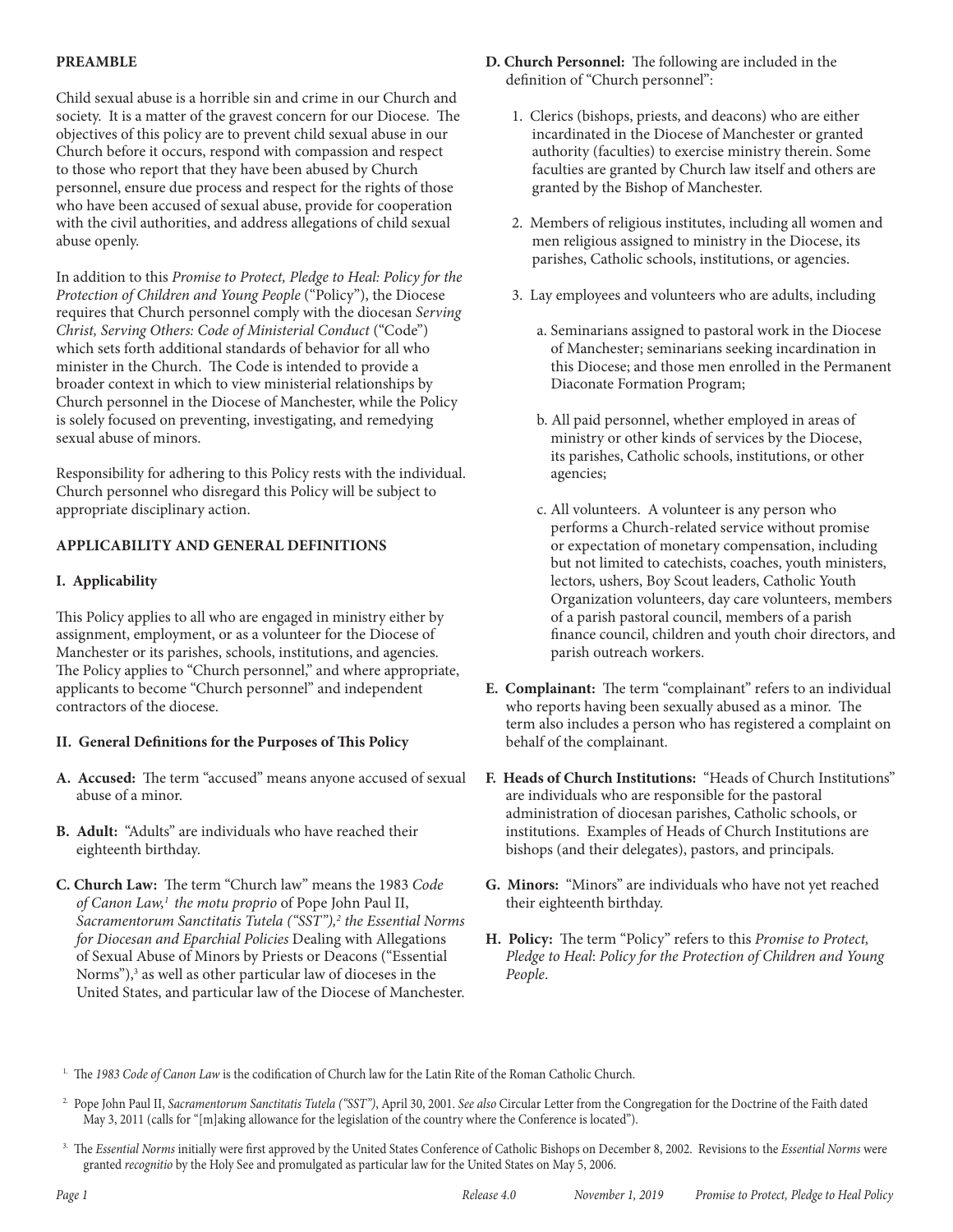- **I. Regularly:** Church personnel are considered to "regularly" work with minors when they are assigned to a position where they have contact with minors as described in the Diocese of Manchester Screening and Training Protocol.
- **J. Work with Minors:** The following are considered to work with minors: catechetical leaders (facilitators, coordinators, directors); catechists and religious education aides; pastoral associates and ministers; youth ministers; day care/after school care employees and volunteers; chaperones for overnight trips; youth or family choir directors; Catholic Youth Organization volunteers (including coaches); altar server coordinators/ trainers; leaders and volunteers of Scout troops and other youth organizations sponsored by the parish; all employees, regardless of responsibility (including substitute and student teachers); volunteers in Catholic schools who serve as *in loco parentis* caregivers (such as coaches and chaperones on overnight trips) or who regularly volunteer (but not including school board members unless the members also regularly work with minors at the school); and volunteers for large scale diocesan youth events, as determined on a case-by-case basis.
- **K. Sexual Abuse:** The term "sexual abuse" is contact of a sexual nature that occurs between a minor and an adult.<sup>4</sup> This term includes contact, activity, or interactions with a minor that is meant to arouse or gratify the sexual desires of the adult. "Sexual abuse" can occur whether or not this sexual activity involves explicit force, whether or not it involves genital or physical contact, whether or not it is initiated by the minor, and whether or not there is discernible harmful outcome. "Sexual abuse" includes any act constituting sexual abuse under New Hampshire law<sup>5</sup> and is a grave delict (a serious crime) against the Sixth Commandment under the 1983 *Code of Canon Law* and *the Essential Norms*<sup>6</sup> and includes the acquisition, possession, or distribution of pornographic images of minors by whatever means or using whatever technology.
- **L. Sexual Exploitation:** The term "sexual exploitation" means any contact of a sexual nature between an adult and another receiving pastoral care and sexual activity between adults with unequal power or perceived power (e.g., a priest and parishioner; a principal and a teacher). Sexual exploitation also includes sexual activity between an adult and a vulnerable adult. 7

#### **PREVENTION**

#### **I. Screening of Church Personnel**

Church personnel who regularly work with minors and clerics assigned to ministry by the diocesan bishop and clerics who serve in supply ministry in the Diocese of Manchester must undergo background checks, based on the levels of risk for child abuse in the Church positions they fill. The standards for screening of Church personnel are contained in the *Diocese of Manchester Screening and Training Protocol for Church Personnel.*<sup>8</sup>

#### **II. Assignments of Priests and Deacons**

**A. Ministerial Assignments.** All assignments of priests and deacons by the Bishop of Manchester are subject to a recommendation process that will consider, among other things, how confident the Christian faithful would be in each assignment. The Bishop of Manchester relies upon the advice of the Priest Personnel Board, Vicar(s) General, and Vicars Forane in making pastoral assignments of priests. A Permanent Deacon Personnel Board advises the Bishop on the assignment of permanent deacons.

In addition to the advice noted above, the Bishop of Manchester considers the complete records of priests and deacons, including but not limited to records of formational assessment, psychological evaluations, and other information regarding his suitability for a particular ministerial assignment.

The Delegate for Ministerial Conduct shall notify the Vicar(s) General when a priest or deacon has been accused of sexual abuse, and if applicable, provide the Vicar(s) General with information regarding any recommendation of the Diocesan Review Board to the Bishop of Manchester that pertains to the priest or deacon.

- **B. Transfers for Assignment/Ministry.** Before a priest or deacon can be transferred for a ministerial assignment or supply ministry to the Diocese from another diocese or religious province, the Diocese shall seek from that diocese or religious province documentation of suitability for ministry, including documentation that there is nothing in the background of the priest or deacon that would render him unsuitable to work with minor children or that would disqualify him from ministry.
- 4. The term "sexual abuse" would not include contact of a sexual nature between a minor and an adult who are married to one another. Under canon law, the term "sexual abuse" may include contact of a sexual nature between an adult and a "person who habitually lacks the use of reason." SST, article 6 § 1.
- <sup>5.</sup> The New Hampshire Child Protection Act, RSA 169-C:3, provides that "sexual abuse" "means the following activities under circumstances which indicate that the child's health or welfare is harmed or threatened with harm: the employment, use, persuasion, inducement, enticement, or coercion of any child to engage in, or having a child assist any other person to engage in, any sexually explicit conduct or any simulation of such conduct for the purpose of producing any visual depiction of such conduct; or the rape, molestation, prostitution, or other form of sexual exploitation of children, or incest with children. With respect to the definition of sexual abuse, the term 'child' or 'children' means any individual who is under the age of 18 years."
- 6. See footnotes 2 and 3; *1983 Code of Canon Law*, c. 1395; *Essential Norms*, norm 9.
- $7.$  Any person in a state of infirmity, physical or mental deficiency, or deprivation of personal liberty which, in fact, even occasionally, limits their ability to understand or to want or otherwise resist the offense (Pope Francis' Motu Proprio, May 2019).
- 8. The *Diocese of Manchester Screening and Training Protocol for Church Personnel* can be found on the website for the Diocese of Manchester under child safety: www.catholicnh.org.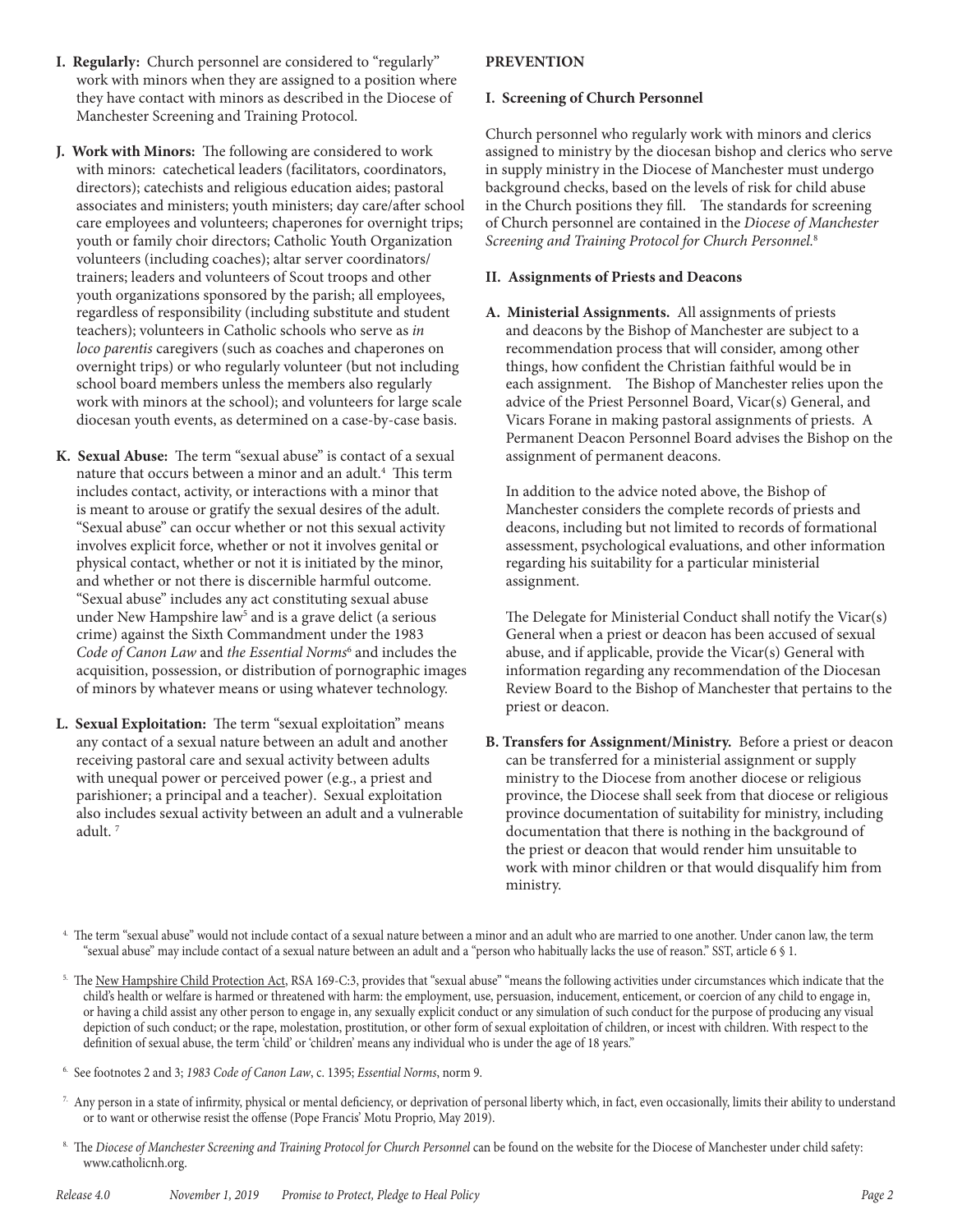#### **III. Training of Church Personnel**

#### **A. Instruction on Mandatory Reporting Requirements.**

- Church personnel who regularly work with minors and clerics assigned to ministry by the diocesan bishop and clerics who regularly serve in supply ministry<sup>9</sup> must receive instruction on the mandatory reporting requirements for Church personnel and must sign an acknowledgement that they have received such instruction and agree to abide by the requirements.
- **B. Initial Training.** Clerics and members of religious institutes assigned to parish, school, or institutional ministry and employees and volunteers who regularly work with minors are required to undergo training that addresses appropriate boundaries in ministry; signs and symptoms of sexual abuse in minors; policies and practices for the prevention of sexual abuse by Church personnel; policies and procedures for reporting allegations of sexual abuse; and methods of responding appropriately to disclosures of abuse. Employees are required to undergo training as part of their orientation process. Employees and volunteers are required to undergo training as set forth in the Diocese of Manchester Screening and Training Protocol for Church Personnel. Training must be conducted by qualified, knowledgeable professionals or through an approved online program.
- **C. Ongoing Training.** All Church personnel who regularly work with minors must undergo ongoing or refresher training on child sexual abuse at least once every four years. Such training may include a self-test or assessment component.

#### **IV. Independent Contractors**

Diocesan parishes, schools, or institutions that retain independent contractors who regularly work with minors (cafeteria workers, instructors, and maintenance personnel in schools) must obtain written assurance that the independent contractors have undergone background screening and training and will comply with the reporting obligations for sexual abuse of minors under New Hampshire law and diocesan policy or must require that the independent contractors undergo the same screening and training as would be required of an employee in the parish, school, or institution.

#### **V. Roles and Responsibilities**

#### **A. Role of the Diocesan Bishop**

1. General. The diocesan bishop is responsible for teaching, sanctifying, and governing the Roman Catholic Church in New Hampshire. The bishop shall be responsible for enforcing the Policy and other related policies as particular law of the Diocese of Manchester.

- 2. Matters Involving Sexual Abuse of Minors. The Bishop shall reach out to those who have been sexually abused as minors by anyone serving the Church in ministry, employment, or a volunteer position, whether the sexual abuse was recent or occurred many years ago. The Bishop will be as open as possible with the people in parishes and communities about instances of sexual abuse of minors, with respect always for the privacy and the reputation of the individuals involved. The Bishop shall be personally committed to the pastoral and spiritual care and emotional well-being of those who have been sexually abused and of their families. The Bishop shall work with parents, civil authorities, educators, and various organizations in the community to make and maintain the safest environment for minors.
- 3. Revisions to the Policy. Before adopting revisions to the Policy, the Bishop will consult with the Presbyteral Council and the Diocesan Review Board. When appropriate, the Bishop or his designee may also consult with the Safe Environment Council, the Vicars Forane (Deans), and the Safe Environment Coordinators.

#### **B. Role of the Diocesan Review Board**

- 1. Composition of the Diocesan Review Board. The Diocesan Review Board shall be constituted in accordance with Church law. The Review Board shall be composed of persons of outstanding integrity and good judgment. The majority of the Review Board members shall be lay persons who are in full communion with the Church and are not in the employ of the Diocese; but at least one member must be a priest who is an experienced and respected pastor of the Diocese, and at least one member should have particular expertise in the treatment of sexual abuse of minors. The members are appointed for a term of five years, which can be renewed. The Promoter of Justice for the Diocese shall be invited to attend and participate in the meetings of the Diocesan Review Board.10 The Diocesan Review Board shall meet as often as necessary to carry out its responsibilities.
- 2. Responsibilities. The Diocesan Review Board makes recommendations for the Bishop's consideration in discharging his responsibilities with respect to matters involving allegations of sexual abuse of minors by Church personnel. The functions of the Diocesan Review Board are these:
	- a. to advise the Bishop in his assessment of the findings of preliminary investigations into allegations of sexual abuse of a minor; that is, the portion of the penal process in which the Bishop determines the probable nature of the allegation;<sup>11</sup>

9. "Supply ministry" means ministry as a substitute or fill-in where the priest is not assigned by the bishop. For example, a retired priest who celebrates Mass at a parish for a pastor who is ill or on vacation serves in "supply ministry."

<sup>&</sup>lt;sup>10.</sup> The Promoter of Justice is a canon lawyer appointed by the diocesan bishop who acts as a protector of Church law and safeguards canonical procedures prescribed in canon law by recommending to the diocesan bishop the prosecution of infractions against Church law.

<sup>11.</sup> *1983 Code of Canon Law*, c. 1718.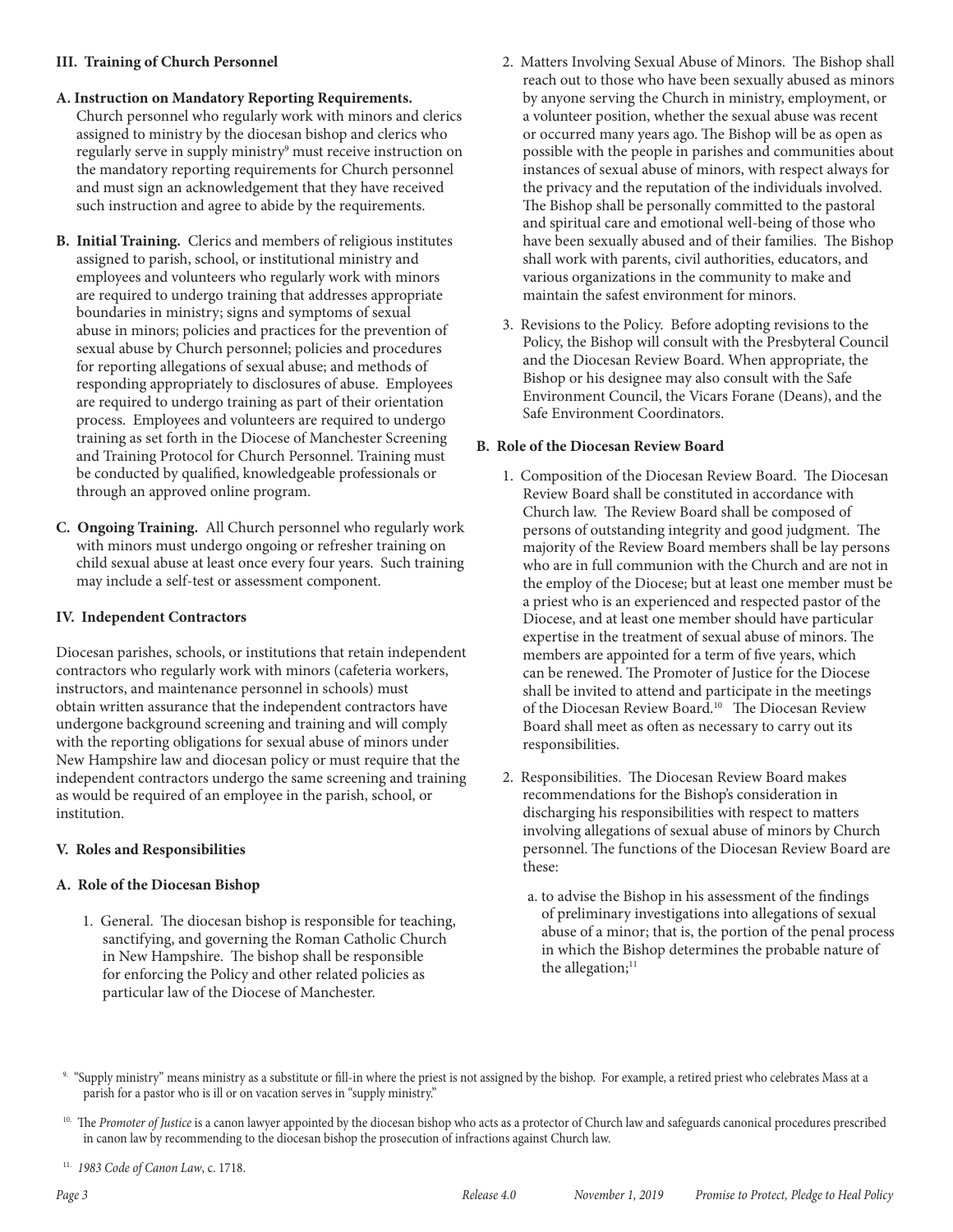- b. to advise the Bishop in his assessment of allegations of sexual abuse and when asked to do so, sexual exploitation by clerics, lay employees, and volunteers, up to and including recommending appropriate disciplinary action;
- c. to review the diocesan policies for dealing with sexual abuse of minors, sexual exploitation, and inappropriate conduct involving minors at least once every four years and recommend to the Bishop any changes to the policies;
- d. on a regular basis, to conduct a compliance audit of the Office for Ministerial Conduct regarding compliance with this Policy and applicable Church law and state law and to subsequently make a regular public report to the Christian faithful regarding the compliance audit and the work of the Office for Ministerial Conduct; and
- e. to offer advice on all aspects of cases involving sexual abuse, and when asked to do so, sexual exploitation, whether retrospectively or prospectively, including, but not limited to, providing input to the Delegate for Ministerial Conduct regarding the background screening of lay applicants, employees, or volunteers.
- 3. Assistance in Reviewing and Monitoring Effectiveness of Policy. The Diocesan Review Board shall have the authority to utilize consultants in reviewing and monitoring the operation and effectiveness of the policy and in conducting the compliance audit. Consultants utilized by the Diocesan Review Board should have the competence, skills, and experience that would be helpful in assisting the Diocesan Review Board in its review and monitoring.

#### **C. Role of the Office for Ministerial Conduct**

- 1. Composition. The Office for Ministerial Conduct shall be staffed by appropriately-trained individuals who are easily accessible and dedicated to the handling of allegations of sexual abuse, sexual exploitation, sexual harassment, and inappropriate conduct involving minors. The bishop shall appoint a Delegate for Ministerial Conduct who shall receive assistance from or shall consult with those who have competence in fields such as, but not limited to, the practice of law, law enforcement, canon law, psychiatry, psychology, counseling, human resources, and social work.
- 2. Responsibilities. The Office for Ministerial Conduct shall administer this Policy and all relevant diocesan policies on sexual abuse, sexual exploitation, sexual harassment, and inappropriate conduct of a sexual nature involving minors. The Delegate is responsible for ensuring that the pastors, principals, directors of diocesan institutions, clerics, and diocesan administration employees comply with the Policy. Other duties include, but are not be limited to these:
- a. reporting suspected sexual abuse of minors to the appropriate civil authorities in accordance with the law and this Policy;
- b. conducting investigations into allegations of sexual abuse, sexual exploitation, sexual harassment, and inappropriate conduct involving minors;
- c. coordinating the pastoral care of those who are accused of having committed sexual abuse or sexual exploitation;
- d. when appropriate, working with the Bishop to take steps to restore the reputation and the good name of an individual accused of having committed sexual abuse; and
- e. developing and coordinating programs designed to prevent sexual abuse, sexual exploitation, sexual harassment, and inappropriate conduct involving minors in the Church.

#### **D. Role of Director, Office for Healing and Pastoral Care**

- 1. Composition. The Bishop shall appoint a Director of the Office for Healing and Pastoral Care who must have competence in the practice of psychiatry, psychology, counseling, or social work. The Director should be a lay person, preferably a parent, and preferably in full communion with the Catholic Church.
- 2. Responsibilities. The Director shall be responsible for offering pastoral support, outreach, and professional assistance to persons who report having been sexually abused, to their family members, and to parishes, schools, and other diocesan institutions affected by complaints of child abuse. The pastoral support offered by the Director includes referrals for pastoral counseling, spiritual direction, parish consultation, and retreats. The Director also is responsible for reporting suspected sexual abuse of minors to the appropriate civil authorities in accordance with the law and this Policy.

#### **E. Role of Church Personnel**

Church personnel are responsible for knowing and adhering to this Policy. Church personnel with questions about whether a particular situation or course of conduct would violate this Policy are responsible for obtaining the answers by consulting this Policy, their supervisors, or the Delegate for Ministerial Conduct.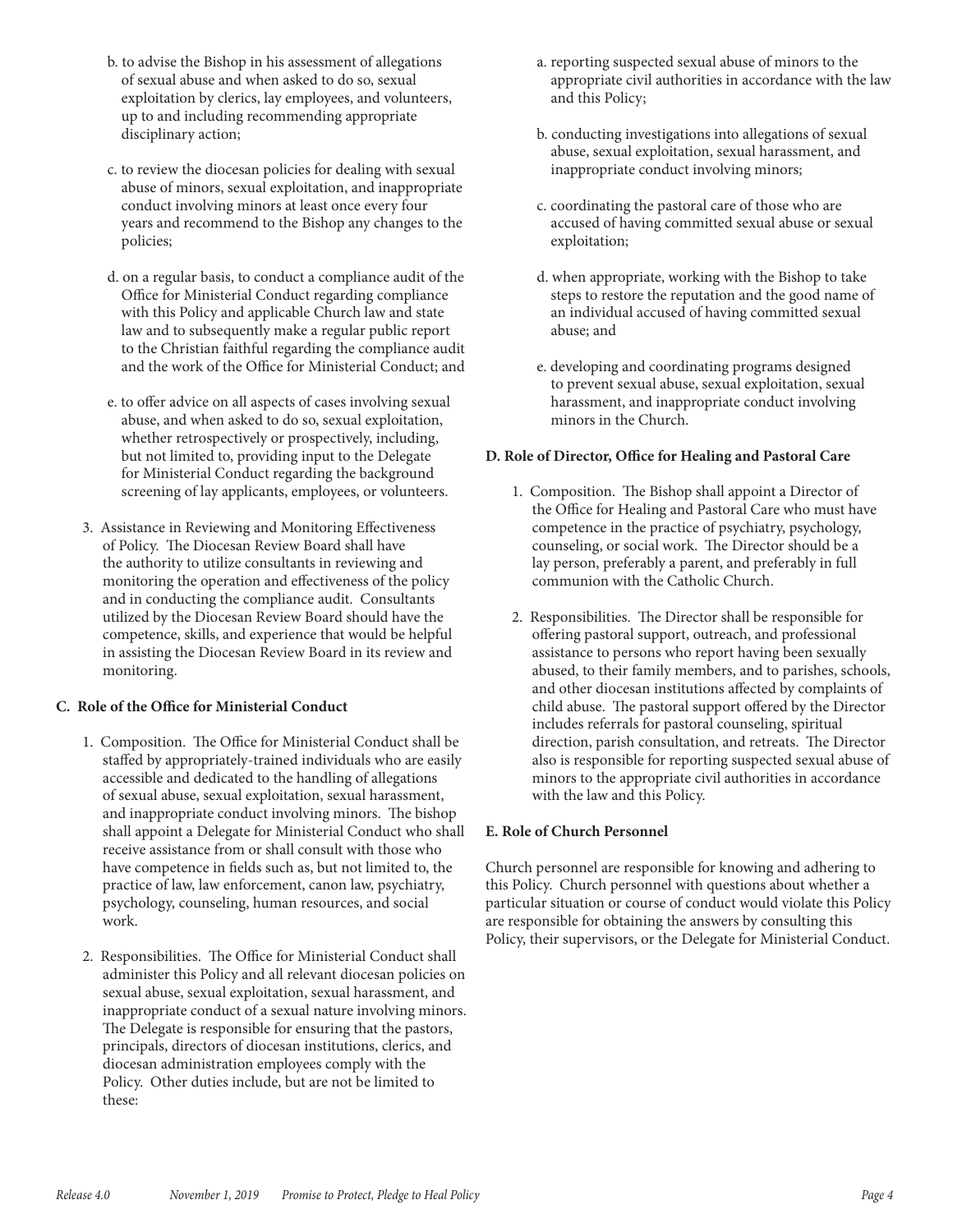#### **F. Roles of Heads of Church Institutions**

Pastors, principals, and other Heads of Church Institutions are persons in whom others have confidence and trust. Pastors, principals, and other Heads of Church institutions ought to be the principal models for life in ministry and must promote and encourage a culture of accountability and safety in the exercise of ministry, including adherence to this Policy and the spirit of this Policy. As supervisors of Church personnel, Heads of Church Institutions are responsible for meeting the standards set forth in the Policy, ensuring that the Policy is implemented in their parish, school, or institution, and taking steps to ensure that Church personnel under their supervision comply with the Policy.

#### **G. Role of the Bishop's Delegate for Safe Environment**

The Bishop's Delegate for Safe Environment is responsible for assisting in the implementation and ongoing oversight of diocesan policies, including, but not limited to the *Promise to Protect, Pledge to Heal* Policy, in the parishes, Catholic schools and other institutions of the Diocese, including the diocesan central administration.

#### **H. Roles of the Safe Environment Council and Coordinators**

- 1. Safe Environment Council. The Safe Environment Council shall consist of one representative from each deanery recommended by the Dean and appointed by the Bishop to a three-year term to assist and advise the Office for Ministerial Conduct in matters associated with the Policy. Terms are renewable. The Council shall meet as frequently as necessary to accomplish its duties.
- 2. Safe Environment Coordinators. The pastor of each parish and the principal of each school shall appoint a Safe Environment Coordinator to assist the pastor and the principal in matters associated with the Policy including, but not limited to, maintaining and updating the safe environment database, distributing information regarding training sessions on sexual abuse and sexual harassment matters, coordinating the distribution of materials for parents on child sexual abuse, and assisting in the background screening process.

#### **INTERVENTION**

#### **I. Investigation**

**A. Initiating an Investigation.** The Diocese takes all allegations of sexual abuse seriously, whether the Office for Ministerial Conduct becomes aware of the allegations of sexual abuse through a direct, formal complaint or by some other means. The Diocese will report allegations to the civil authorities in accordance with the reporting procedures contained in this Policy. The Diocese will also conduct a timely investigation into the allegations. When the Bishop of Manchester deems an allegation of sexual abuse of a minor to have a semblance of truth, the accused will be placed on precautionary leave pending the outcome of the investigation.12

- **B. Trained Investigators.** Internal investigations must be conducted by individuals appropriately trained to conduct such investigations.
- **C. Rights of the Complainant and Accused.** The rights of the complainant and the accused will be protected throughout the investigation process. Those accused are presumed innocent pending the results of an investigation.
- **D. Compliance with Church Law and the Essential Norms.** In matters involving allegations of sexual abuse of minors by clerics (deacons, priests, and bishops), the definitions and processes provided for in the *1983 Code of Canon Law,* the *Essential Norms,* other particular law for the dioceses of the United States, and particular law of the Diocese of Manchester must be strictly observed. Clerics accused of sexual abuse are encouraged to retain the assistance of civil and canonical counsel and are entitled to a canonical advocate in certain canonical processes.

#### **II. Pastoral Care and Support**

- **A. Care of the Complainant.** The primary concern of the Diocese with regard to complainants and their families is to assist them in healing and reconciliation which comes from the Lord Jesus. The Diocese will demonstrate a sincere commitment to their spiritual and emotional well-being. The Director of the Office for Healing and Pastoral Care will coordinate pastoral care and counseling, spiritual assistance, and other social services for complainants and their families, whether the alleged abuse was recent or occurred many years in the past, and will listen with patience and compassion to their experiences and concerns. When appropriate, the Director will make available counseling resources independent from the Church.
- **B. Care of the Accused.** The Diocese will provide spiritual and pastoral care to those accused of sexual abuse of a minor and will demonstrate a sincere commitment to their spiritual and emotional well-being. The Delegate for Ministerial Conduct will coordinate pastoral care and counseling, spiritual assistance, and other social services for the accused and the family of the accused. When appropriate, the Delegate will make available counseling resources independent from the Church.
- **C. Support for Communities Affected by Allegations.** The Diocese recognizes that entire communities are affected by allegations of sexual abuse, particularly when the accused is a priest, deacon, or member of a religious institute. The Diocese will extend particular pastoral care (as appropriate) to the parishes, schools, or institutions directly affected by allegations of sexual abuse. When an individual is placed on administrative leave as a result of an allegation of sexual abuse, the Delegate will consult the leadership of the parish, school, or institution to determine the appropriate pastoral response of the Diocese. The response must protect the rights of the accused and the confidentiality of the complainant.

<sup>12.</sup> This provision presumes that the accused is in active ministry, employment, or volunteer service or has faculties to do ministry in the Diocese.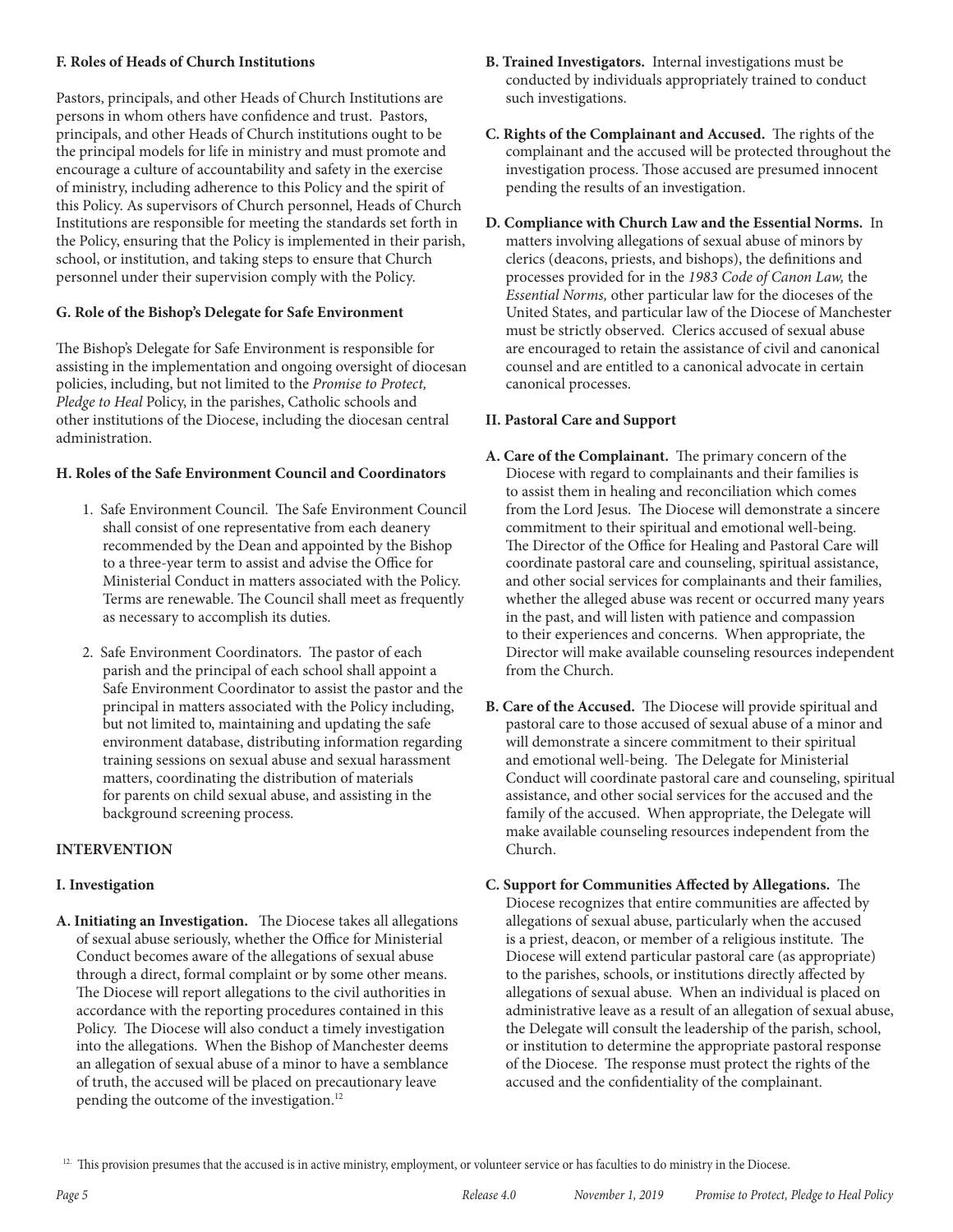#### **REMEDIATION**

#### **I. Allegations Found to Be True13**

The Church affords an accused person every opportunity for conversion of heart and forgiveness through the Sacrament of Penance and other pastoral means. However, the Church also acknowledges that one needs to do penance for one's sins, that consequences exist for wrongful actions, and that the safety of children requires certain measures to be taken even after there is forgiveness. If an accusation of sexual abuse of a minor is either admitted to or is established after an appropriate investigation in accordance with Church law and the protocols established by the Diocese, the following will pertain:

#### A. Clerics<sup>14</sup>

- 1. Permanent Removal from Ministry. In the event of even a single act of sexual abuse of a minor while a cleric, the cleric found guilty will be permanently removed from ministry. The cleric will be offered appropriate professional assistance for his own healing and well-being as well as for the prevention of further abusive conduct.
- 2. Compliance with Church Law. In every case, the processes provided for in Church law must be observed, and the various provisions of Church law must be considered. These provisions may include a request by the cleric for dispensation from the obligations of holy orders and the loss of the clerical state, or a request by the bishop for dismissal from the clerical state even without the consent of the cleric. For the sake of due process, the accused shall be encouraged to retain the assistance of civil and canonical counsel.
- 3. Clerics Not Dismissed from the Clerical State. If the penalty of dismissal from the clerical state has not been applied (e.g., for reasons of advanced age or infirmity), the accused shall be required to lead a life of prayer and penance. He will not be permitted to celebrate Mass publicly, to wear clerical garb, or to present himself publicly as a priest or deacon.
- 4. Transfer for Ministerial Assignment to or Residence in Another Diocese. The Diocese will not give permission for any priest or deacon incardinated in the Diocese known to have been guilty of an act of sexual abuse of a minor to be transferred for ministerial assignment to another diocese/eparchy, or to an institute of consecrated life, society of apostolic life, or personal prelature. The Diocese will not give permission for such a priest or deacon to be transferred for residence without having

forwarded in a confidential manner to the local bishop/ eparch and religious ordinary (if applicable) of the proposed place of residence any and all information concerning any act of sexual abuse of a minor and any and all information indicating that he has been or may be a danger to children or youth.<sup>15</sup>

5. Notifications. Notifications about the outcome of the canonical proceedings should be made to the cleric, complainant, and the communities affected by the allegations at an appropriate time and in an appropriate manner with consideration for the privacy of the complainant and the rights of the cleric found to have engaged in sexual abuse of a minor.

#### **B. Members of Religious Institutes and Lay Employees and Volunteers**

- 1. Permanent Removal from Ministry. In the event of even a single act of sexual abuse of a minor, the member of a religious institute or lay employee or volunteer will be permanently removed from ministry, employment, or service in the Diocese.
- 2. Notifications. Notifications about the outcome of the investigation should be made to the accused, complainant, and the communities affected by the allegations at an appropriate time and in an appropriate manner with consideration for the privacy of the complainant and the rights of the member of a religious institute or lay employee or volunteer found to have engaged in sexual abuse of a minor.

#### **II. Unfounded Allegations16**

Where an accusation of sexual abuse of a minor is determined to be unfounded, the following will apply:

- **A. Restoration of Good Name.** The Diocese will take appropriate steps to restore the good name of the accused as soon as possible.
- **B. Notifications.** Notifications about the outcome of the investigation or canonical proceedings should be made to the accused, complainant, and the communities affected by the allegations at an appropriate time and in an appropriate manner with consideration for the privacy of the complainant and the rights of the accused. The Diocese will also continue to offer the complainant and the accused pastoral care, as appropriate.

13. Allegations found to be true are those that are valid, proven with "moral certitude."

<sup>&</sup>lt;sup>14</sup>. Specific aspects of Church law apply to any report of the sexual abuse of a minor by a deacon or priest. Please refer to notes 4 and 5 above.

<sup>15.</sup> *Essential Norms*, Norm 12.

<sup>&</sup>lt;sup>16.</sup> The term "unfounded" for the purposes of this Policy means untrue; that is, either proven to be not true or unable to be proven true.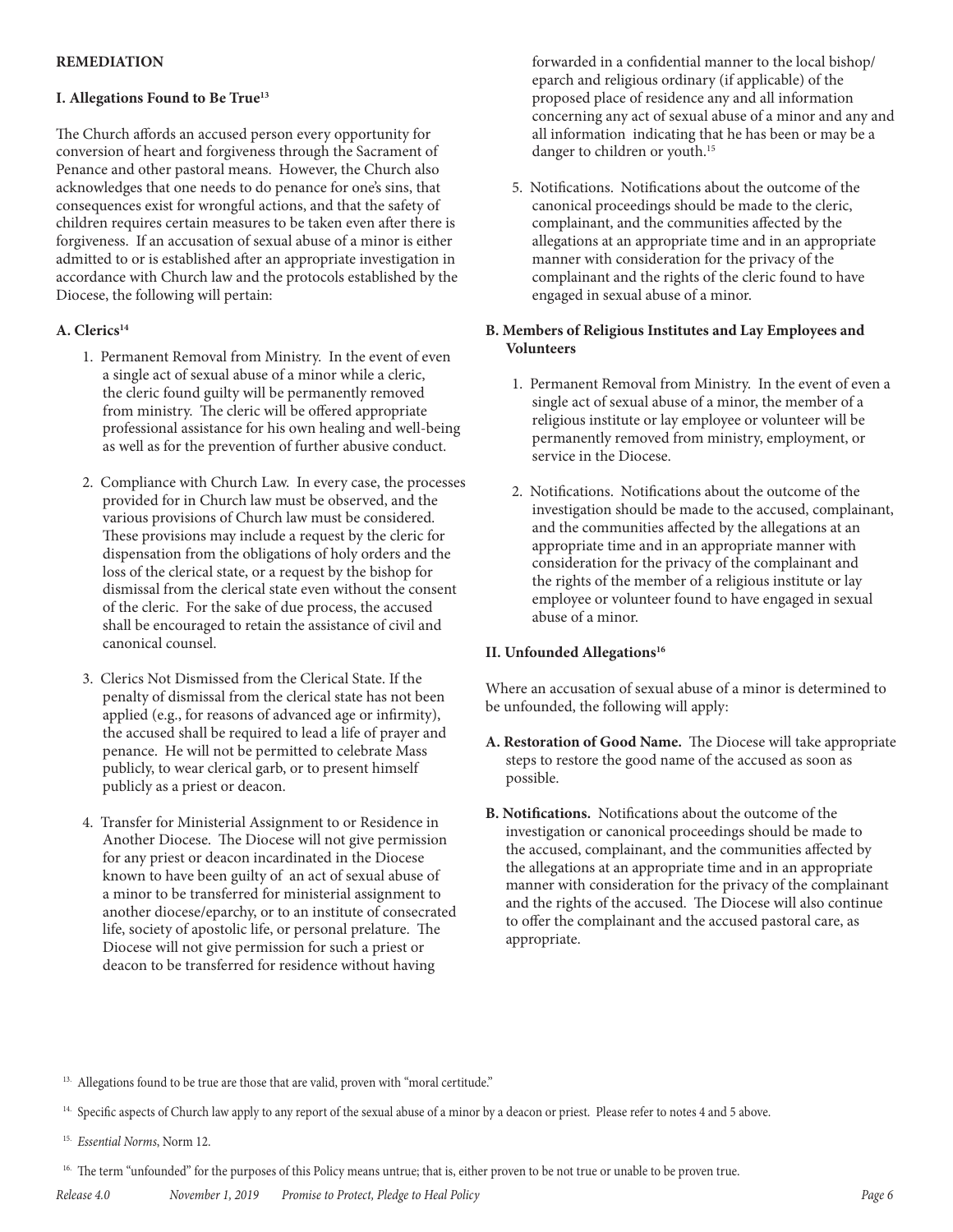**C. Authority of Heads of Church Institutions.** An allegation determined to be unfounded following the internal investigation by the Diocese does not prevent Heads of Church Institutions from exercising their administrative authority with respect to the accused, so long as the exercise of that authority is consistent with applicable employment and volunteer policies and practices.

#### **III. Settlement Agreements with Complainants**

- **A. Confidentiality.** The Diocese will not bind complainants to a condition of confidentiality or nondisclosure or encourage or otherwise attempt to convince a complainant to request confidentiality as part of an agreement to provide services, support, or treatment, or in settlement of financial claims involving allegations of sexual abuse of minors.
- **B. Disclosure of Settlement Amount.** The Diocese will include on financial statements to be made public the total amounts of money expended by the Diocese in connection with financial settlements entered into between the Diocese and all complainants and any amounts contributed by companies that provide insurance coverage to the Diocese. In making such financial disclosures, the Diocese will comply with provisions requested by complainants that their identities and the specific amount of the individual settlements be kept confidential.

#### **REPORTING OF INCIDENTS, ALLEGATIONS, AND CONCERNS**

#### **I. Reporting Abuse and Neglect of Minors**

- **A. Reporting Requirements of Adults under New Hampshire Law.** In accordance with New Hampshire law, any adult who has reason to suspect that a minor has been abused or neglected must personally report the suspicions to the Division for Children, Youth and Families ("DCYF") at (800) 894-5533.
- **B. Reporting Requirements of Church Personnel.**17 Church personnel who have reason to suspect that a minor has been sexually abused by other Church personnel have additional reporting obligations. When the alleged victim is a minor, in addition to reporting to DCYF, Church personnel must immediately personally report the suspicion to local law enforcement and to the Delegate for Ministerial Conduct at (603) 669-3100. When the alleged victim no longer is a minor, Church personnel must immediately personally report the suspicion to the Delegate for Ministerial Conduct at (603) 669-3100. Church personnel may seek the advice or assistance of their pastor, principal, or supervisor if doing so does not unduly delay the report.
- **C. Reporting Requirements of the Office for Ministerial Conduct.** The Office for Ministerial Conduct will follow the reporting requirements for all Church personnel. In addition, whenever it has reason to suspect that a minor has been sexually abused by Church personnel, the Office for Ministerial Conduct immediately will make a report to the New Hampshire Attorney General's office.
- **D. Reporting Allegations Involving a Bishop.** Allegations involving a bishop should be reported to the appropriate third party reporting system, details of which may be found on the Diocese of Manchester website, catholicnh.org. In addition to the foregoing reporting requirements, if a bishop is accused of sexual abuse of a minor, the accused bishop is obliged to inform the Apostolic Nuncio of the Holy See.<sup>18</sup>

If another bishop becomes aware of an allegation of sexual abuse of a minor by a bishop, he is required to inform the Apostolic Nuncio.19

- **E. Notice to Complainants.** The Office for Ministerial Conduct will notify those who make reports of sexual abuse to the Office for Ministerial Conduct that their allegations will be reported to DCYF (if the complainant is under the age of eighteen) and law enforcement (the Attorney General's office).
- **F. Cooperation with Civil Authorities.** Church personnel must cooperate with civil authorities in connection with investigations into allegations of sexual abuse.
- **G. Failure to Comply.** Church personnel who fail to comply with the reporting procedures required by law and/or contained in this Policy will be subject to disciplinary action, up to and including appropriate canonical penalties for priests and deacons, and up to and including termination from employment or from volunteer ministry with the Church for other Church personnel.
- **II. Reporting Noncompliance in Policy Administration**
- **A. Noncompliance by Heads of Church Institutions or the Delegate for Ministerial Conduct.** Whenever Church personnel believe that the Head of a Church Institution or the Delegate for Ministerial Conduct has failed to enforce this Policy, Church personnel should first attempt to resolve the matter with the Head of the Church Institution or the Delegate for Ministerial Conduct. Complaints about the Head of a Church Institution that have not been resolved at the institutional level should be reported to the Delegate for Ministerial Conduct at (603) 669-3100. Complaints about the Delegate for Ministerial Conduct should be reported to the Diocesan Bishop at (603) 669-3100.

- 18. The Apostolic Nuncio to the United States represents the Holy Father both to the hierarchy and the Church of a particular nation and to that nation's civil government. The Apostolic Nuncio can be reached at the Embassy of the Holy See, 3339 Massachusetts Ave., N.W., Washington, D.C., 20008; (202) 333-7121.
- 19. This provision is consistent with the *Statement of Episcopal Commitment* approved by the US Bishops in June 2011.

<sup>&</sup>lt;sup>17.</sup> The reporting requirements of Church personnel are greater than those required by New Hampshire law and are consistent with the requirements contained in the December 10, 2002, agreement between the State of New Hampshire and the Diocese of Manchester.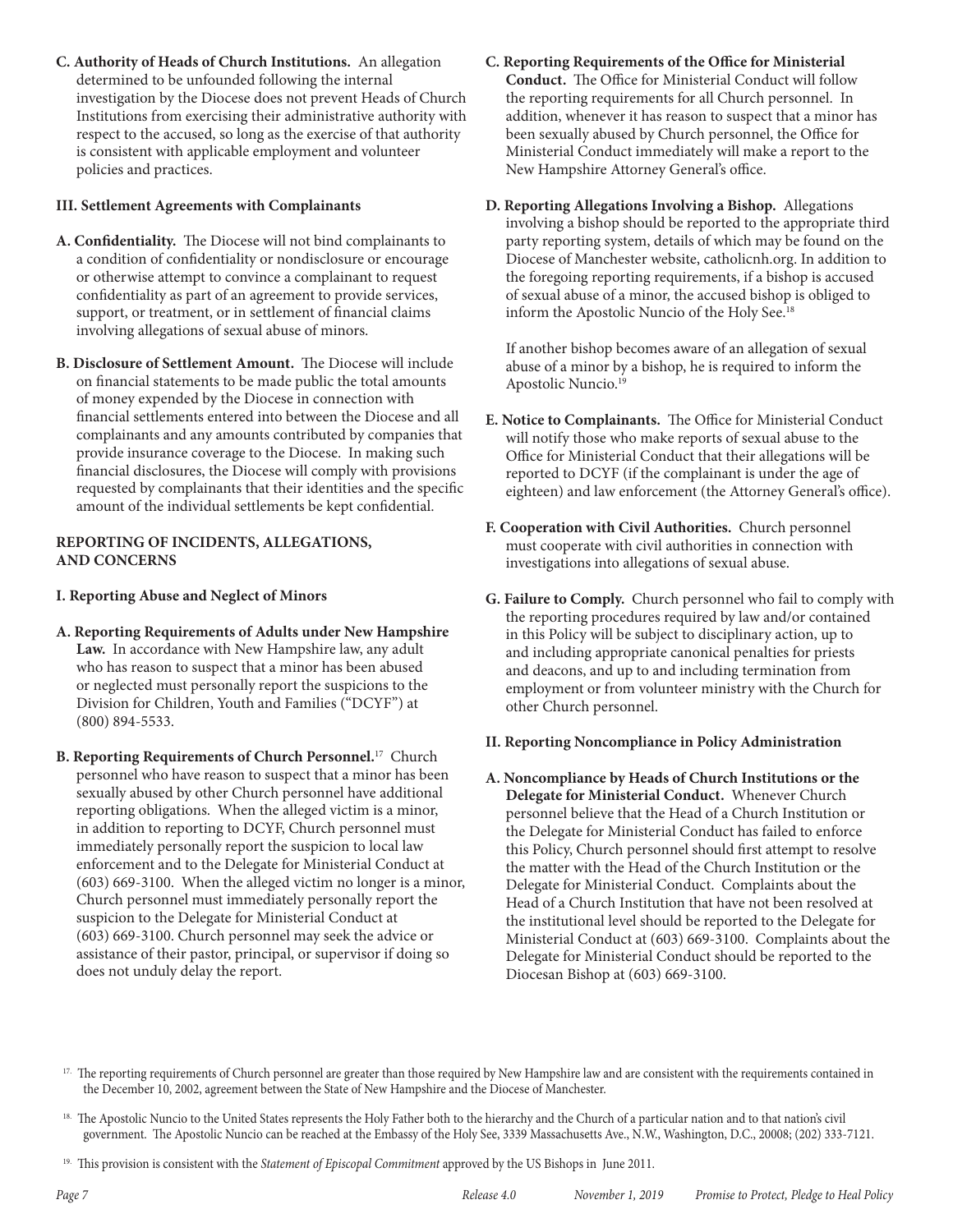**B. Noncompliance by the Diocesan Bishop.** If Church personnel believe that the Diocesan Bishop may have violated or failed to enforce this Policy, Church personnel should first attempt to resolve the matter by notifying the Diocesan Bishop at (603) 669-3100. Individuals with complaints that have not been resolved after addressing the matter with the Diocesan Bishop may report the matter to the metropolitan Archbishop of Boston or the Apostolic Nuncio. This aspect of the Policy conforms to *A Statement of Episcopal Commitment* by the United States Conference of Catholic Bishops.20

#### **III. Prohibiting Retaliation**

- **A. Retaliation Prohibited.** The policy of the Diocese is to encourage individuals to make reports in accordance with this Policy. As a result, individuals who make good faith reports in accordance with this Policy will not be subjected to retaliation for making the reports.
- **B. Reporting Retaliation.** Church personnel who believe that they have been subjected to retaliation for making reports under this Policy should report the matter using one of the following methods:
- 1. the Delegate for Ministerial Conduct by telephone at (603) 669- 3100 or email at delegate@rcbm.org;
- 2. by letter to the Delegate for Ministerial Conduct or the Bishop at 153 Ash Street, Manchester, NH 03104.

#### **DOCUMENTATION**

#### **I. Records Regarding Sexual Abuse**

All records regarding sexual abuse of minors will be maintained in accordance with the Diocese of Manchester Records Retention Policy. Records regarding allegations of sexual abuse must be kept in a format that facilitates their availability to Church personnel with a legitimate need to know about the allegations subject to the discretion of the Bishop of Manchester under appropriate Church and civil law.

#### **II. Unified Personnel Documentation Systems**

**A. Use of Unified Clergy Personnel Documentation Systems.** The Diocese shall continue to maintain unified clergy

personnel documentation systems to enable those responsible for assigning clergy to consider the full record of each cleric in the making of ministerial assignments. The record of each cleric shall commence upon entering seminary or preparation for the diaconate and continue to be maintained for the period of time established by Church law.

**B. Safe Environment Database.** The Diocese shall establish and maintain a database containing certain information regarding Church personnel to enable the Diocese to audit compliance with the screening and training requirements contained in this Policy and to enable parishes to determine whether applicants previously employed by other parishes were in good standing. Access to this database shall be restricted to those parish, school, and diocesan representatives responsible for screening and only as necessary to fulfill their responsibilities.

#### **COMMUNICATIONS**

#### **I. General Principles**

- **A. Policies and Procedures.** The Diocese of Manchester shall institute and follow communications procedures that assist the Diocese in fulfilling its mission and that foster mutually beneficial relationships among all those in the Church in New Hampshire, as well as other communities in the state, including the general media. In all communications, the Diocese shall adhere to a standard of openness, honesty, and candidness.
- **B. Sexual Abuse of Minors.** The Diocese will deal as openly as possible with members of the community while respecting the privacy and reputation of the individuals involved. The Diocese will be sensitive in assisting and supporting parish communities directly affected by ministerial misconduct involving minors. The Diocese will follow a program of regular and ongoing communications to increase awareness and understanding of the problem of child sexual abuse. Communications will include information about the problem of child sexual abuse of minors; the means of reporting actual or suspected abuse and communicating allegations; and the services available to those who have been abused and to their families.
- **C. The Diocesan Website.** The Diocesan website will include a section dedicated to child safety that will contain, among other things, the Policy and other information about the problem and prevention of child sexual abuse.

#### **II. Policy Distribution**

- **A. Distribution to Church Personnel.** The Policy shall be distributed either electronically or in printed format to all Church personnel who regularly work with minors, all clerics assigned to ministry by the diocesan bishop, and all clerics who serve in supply ministry. Those Church personnel shall be required to acknowledge (either in writing or other verifiable web-based program) receipt of the Policy and their obligation to read and abide by the provisions contained in the Policy. Supervisors, managers, personnel managers, and/or directors should periodically review with Church personnel who regularly work with minors the standards, policies, and reporting procedures contained in this Policy.
- **B. Availability of Policy to the Christian Faithful and the Public.** The Policy will be available to the communities of all diocesan parishes, schools, and institutions and to the public on the diocesan website (www.catholicnh.org).

#### **III. Public Announcements**

**A. Mandatory Reporting Requirements of Church Personnel.**

Pastors must periodically remind parishioners about applicable provisions contained in the Policy by including them in Church bulletins or other means deemed to be pastorally appropriate for the dissemination of such important pastoral announcements. Of particular note is the need for the regular publication of the mandatory reporting requirements under state law and this Policy. The Diocese will use a wide variety of means as part

<sup>20.</sup> A Statement of Episcopal Commitment, U.S. Conference of Catholic Bishops, June 2011.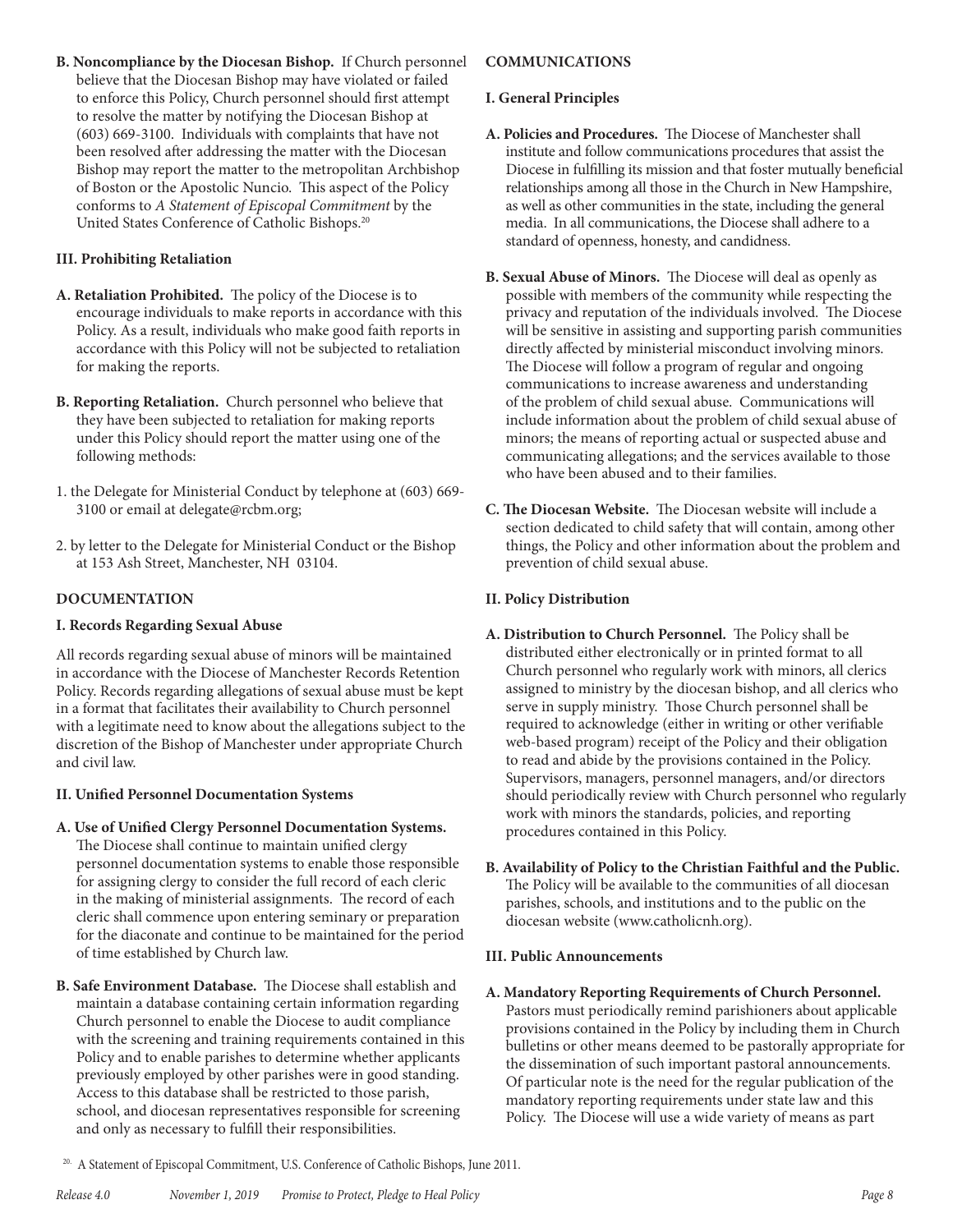of an ongoing effort to inform clergy and laity how to report either abuse or allegations against Church personnel.

**B. Informing of the Process of Making a Complaint of Sexual** 

**Abuse.** The Diocese shall develop a communications plan to remind the public about the procedures for making complaints of sexual abuse and other violations of the Policy. The procedures for making a complaint of abuse shall be readily available in the languages in which the liturgy is regularly celebrated in the diocese and shall be the subject of public announcements at least annually. Means of public announcements may include, but are not limited to, the following:

- 1. distributing printed materials with reporting and contact information to parishes, schools, and other institutions of the Diocese;
- 2. requesting that pastors publish information in weekly Church bulletins;
- 3. including reporting and contact information in relevant news releases;
- 4. posting regularly on the diocesan website reporting and contact information; and
- 5. distributing reporting and contact information at appropriate diocesan and parish functions.

#### **C. Services Available to Those Who Have Been Abused and to Their Families.** Through the Director, Office for Healing and Pastoral Care, the Diocese offers advocacy, access to counseling, support, and assistance to victims, survivors, and families of child sexual abuse. The means of communicating this information include, but are not limited to, the following:

- 1. displaying contact information prominently on the diocesan website;
- 2. requesting that pastors publish information in weekly Church bulletins;
- 3. distributing reporting and contact information at appropriate Diocesan and parish functions;
- 4. distributing information through members of the civil and legal communities; and
- 5. distributing news releases with reporting and contact information.

#### **D. Allegations of Sexual Abuse by Church Personnel.**

1. Precautionary Leave. If a priest or other person in the employment of the diocese is placed on precautionary leave during an investigation, the Diocese may report that the person is on administrative leave to the parish, ministry, or place of employment of the individual. The Diocese will respond to media inquiries by stating that the individual is on administrative or precautionary

leave pending the conclusion of the investigation and the canonical process. The Diocese may also disclose the general nature of the investigation process and the particular restrictions that pertain to a person on precautionary leave.

2. The Conclusion of the Investigation. At the conclusion of an investigation, canonical trial, or administrative process, the Diocese will notify the complainant and the accused of the results of the investigative and canonical process, including any restrictions on ministry. Notifications to the complainant and to communities affected by the allegations will be made at an appropriate time and in an appropriate manner with consideration for the privacy of the complainant and the rights of the cleric accused of engaging in sexual abuse of a minor. When an individual is acquitted following an investigation and the allegation was made public, the Diocese will consult with the accused cleric before determining what announcements that it will make and what steps it will take to restore the individual to ministry, work, or service. The Diocese will assist in restoring the good reputation to the individual at an appropriate time and as soon as possible.

#### **MEASURING PROGRESS AND ACCOUNTABILITY**

#### **I. General Principles**

In order to restore the trust and confidence of victims, parishioners, Catholics, and the public at large in the Church's ability to prevent child abuse and identify and heal those who have been abused, the Diocese of Manchester will be accountable for its efforts and performance in these matters. The Diocese shall evaluate the effectiveness of its child protection efforts at regular intervals to determine whether it is meeting the needs of the Church, the faith community, and the victims and their families in the most effective and responsive ways possible.

#### **II. Compliance Audit**

The Diocesan Review Board will conduct a regular compliance audit of the Office for Ministerial Conduct regarding compliance with this Policy and will subsequently make a public report to the Christian faithful regarding the compliance audit and the work of the Office for Ministerial Conduct.

In conducting the audit, the Diocesan Review Board may consult with, among others, the members of the Diocesan Safe Environment Council. The Diocesan Review Board has the authority to use consultants in reviewing and monitoring the operation and effectiveness of the policy and in conducting the compliance audit.

#### **III. Policy Review**

At least once every four years, the Diocesan Review Board will review the *Promise to Protect, Pledge to Heal* Policy and recommend to the Bishop any changes to the policies. In conducting the review, the Diocesan Review Board may consult with, among others, the members of the Diocesan Safe Environment Council.